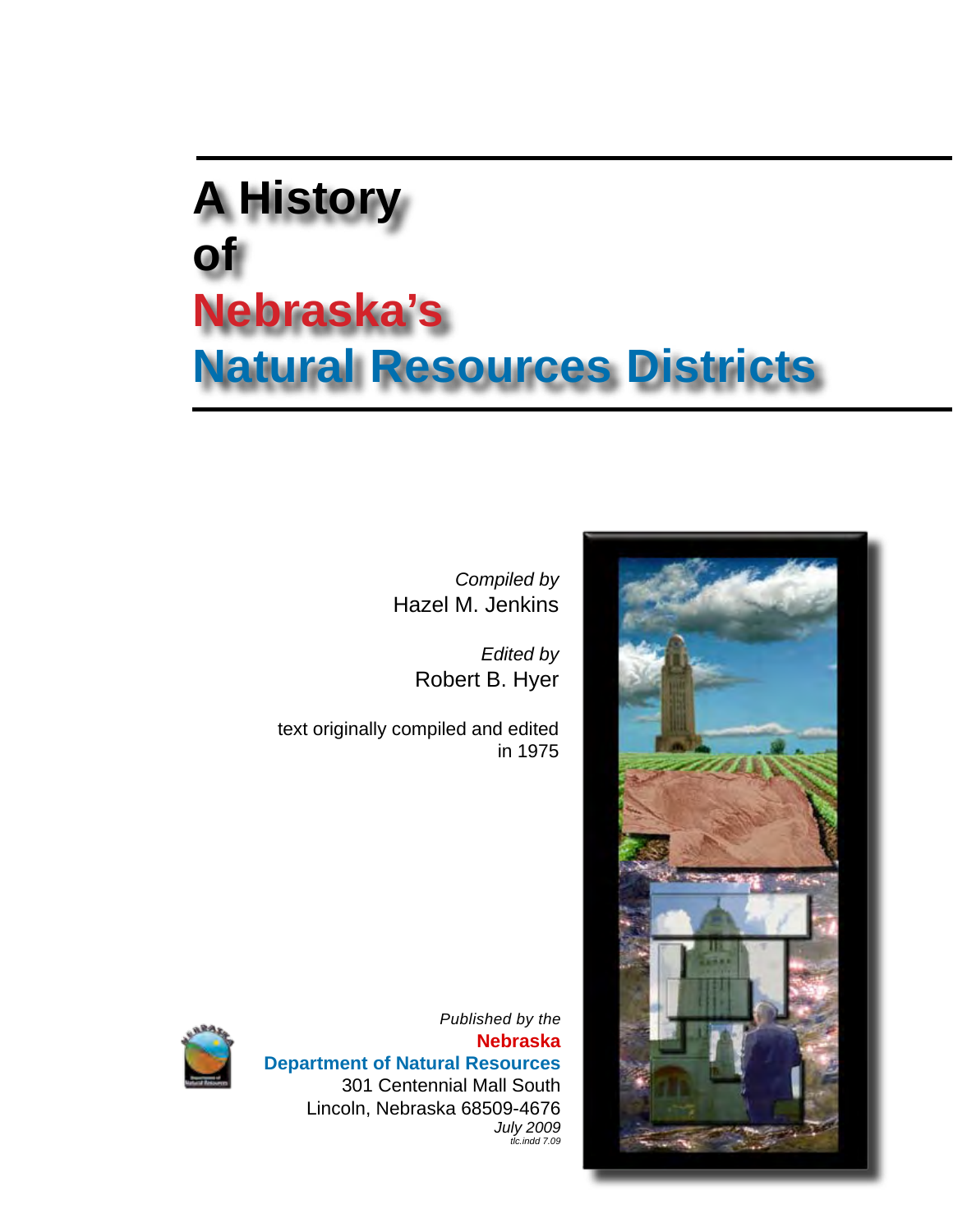

## **Nebraska's 23 Natural Resources Districts**

*as of January 5, 1989*

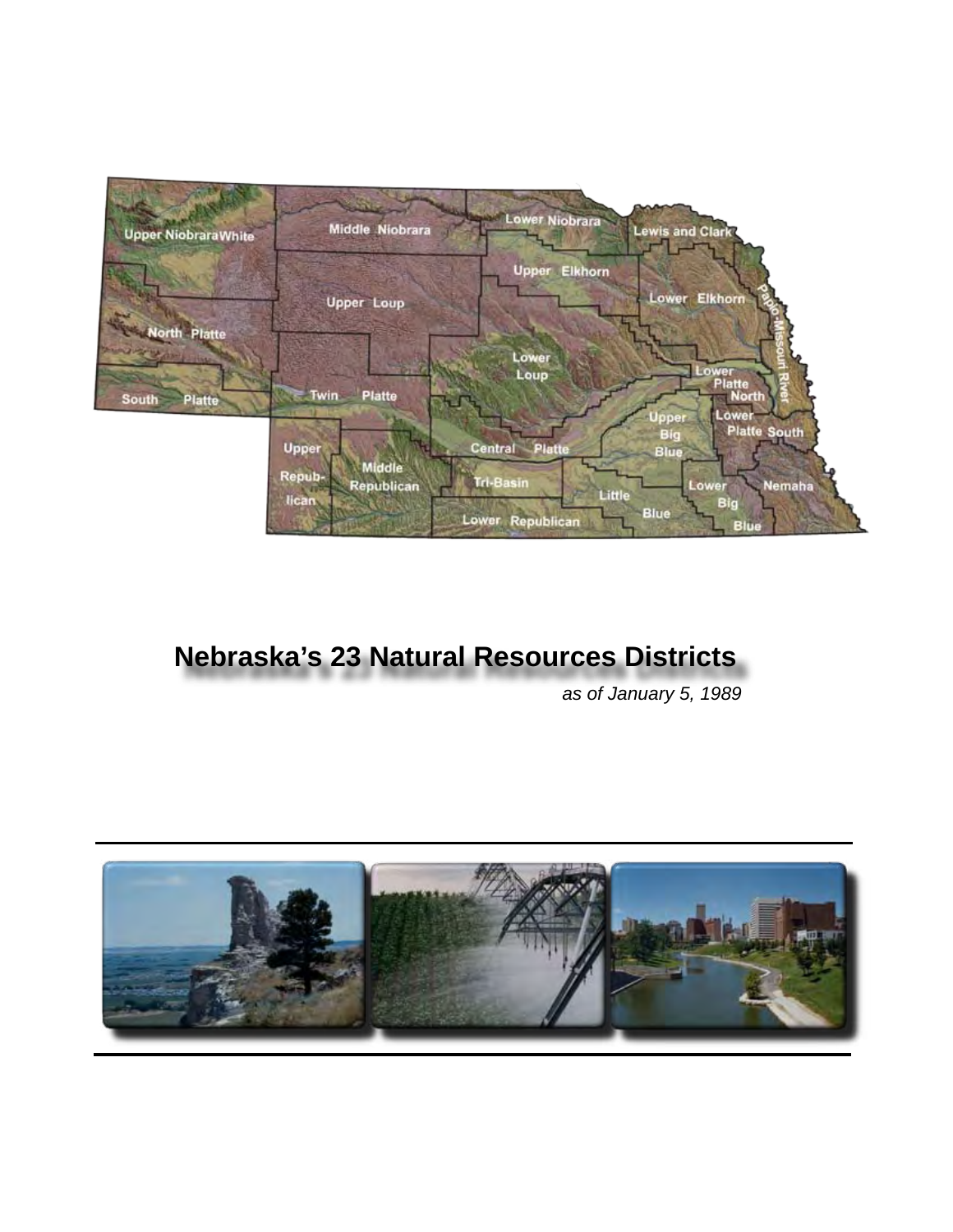#### **Introduction**

With the complexity of society ever increasing, the function of government in providing the framework from which a healthy and productive society may grow continually becomes a more intricate labyrinth of "give and take." Just as small groups of local people rely on state and federal government to carry on affairs beyond the scope of their ability or jurisdiction, so too must the larger governmental units rely on an effective local subdivision of government for implementation of its programs. But, without proper geographical organization of local governmental subdivision, the merits of many programs are lost.

In Nebraska a problem of this sort became evident when large water projects, the impact of which spread beyond long established county lines and randomly selected boundaries, made determination of proper sponsorship virtually impossible. A profusion of special purpose districts had been developed in an attempt to solve local water-related problems as they arose. But the puzzle of overlapping authorities and responsibilities (and even boundaries) provided confusion at best. Legislators often found themselves in a bewildering situation as the question of project sponsorship turned from one of "whom" to "which one."



In 1969 the 80th Unicameral resolved the problem with the passage of **L.B. #1357** creating natural resources districts (NRDs). The boundaries of these new subdivisions of state government were established primarily in accordance with Nebraska's naturally delineated river basins on the premise that natural boundaries would provide a better opportunity for dealing with resource-related problems than would boundaries established because of other considerations. **As delineated, the boundaries provided for 24 natural resources districts; and on July 1, 1972, some 154 special purpose districts previously established in the state to solve special problems were merged into and became part of the new multi-purpose districts.** See next page for special purpose groups.

Some of the advantages of natural resources districts are readily apparent. Program implementation related to land and water resources now lends itself, in most situations, to natural resources districts. Problems common to individuals and communities within a basin can be more easily dealt with. Local funding of projects has become less troublesome because of the greater tax base of these larger governmental units. Elected boards of directors form the governing bodies of each NRD.

With the history of NRDs still young, however, full potential of the natural resources districts concept has not yet been realized. While NRDs were originally envisioned for water development projects, it is being discovered that districts are effective vehicles for introducing, implementing and coordinating a number of different programs. Water quality planning, waste disposal, recycling, land use planning, education and information are only a few of the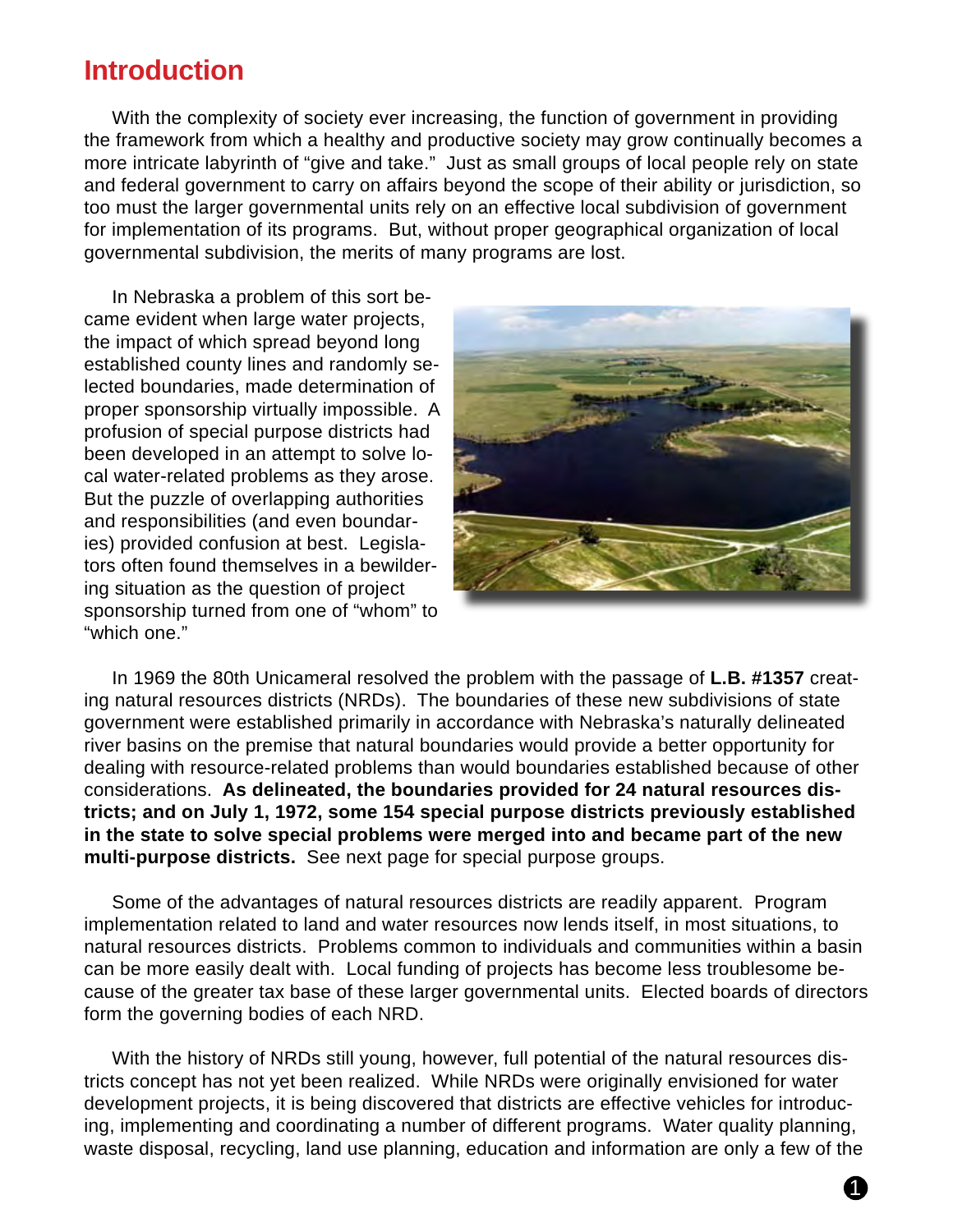areas being explored for future NRD involvement. Only time will prove the ability or inability of these districts to cope with these and many other resource-related issues.

It was once said that reorganizing and restructuring Nebraska's conservation district system into NRDs would take a revolution. It did not. Even now, some observers feel that natural resources districts would not work in other states despite their success in Nebraska. Even though each state varies considerably in its resources, agriculture, industrial development, population, geography and many other features, use of the natural resources district organization plan may provide a starting point for the solution to many states' resources development problems. It is hoped that this paper will prove to be of value to other states and to all others interested in learning of the trials and tribulations encountered in the formulation of the NRD concept, the conversion of that concept to a reality and the early attempts at implementation of that reality to provide for an efficient, viable entity of local government.

**Update:** As of January 5, 1989 the Middle Missouri Tribs and Papio Natural Resources Districts merged into one NRD, the

Papio-Missouri River NRD. This action represents the first significant change in NRD boundaries since 1972. The merger grew out of the conclusion that the Middle Missouri Tribs NRD did not have adequate financial resources to deal with the resource needs of the area.



#### **Evolution of the NRD Concept**

Enactment of the natural resources district concept was not an overnight operation; rather, in an indirect manner it had been coming about over a period of many, many years. **In 1939, an Interim Legislative Council Study Committee studied the problem of multiplicity of special purpose districts and found that at that time there were 172 special purpose water districts in the State of Nebraska.** During the period from 1895, when the first irrigation district was created, to 1967, there were 13 different types of special purpose resource-related organizations created by the State Legislature. These included: Irrigation Districts in 1895; Drainage Districts in 1905; Soil Conservation Districts in 1937 (Changed to Soil and Water Conservation Districts in the late 1950's); Watershed Districts in 1959; Rural Water Districts in 1967; as well as Watershed Planning Boards; Advisory Watershed Improvement Boards; Reclamation Districts; Mosquito Abatement Districts; Public Power and Irrigation Districts; Sanitary Improvement Districts; and Sanitary Drainage Districts. In fact, a total of 500 resource-related special purpose districts covered the state by the late 1960's.

In more recent years, much of the legislation relating to conservation districts had been leading to the gradual assumption of more and more responsibilities and authorities by these districts. As an example, between 1957 and 1969, the following changes occurred: (1) In 1957 the Watershed Conservancy District Act was enacted to provide a local entity of government with authority to sponsor flood control projects; (2) in the late 1950's the name of soil conservation districts was changed to include the words "and water. . .;" (3) Soil and Water Conservation Districts were authorized to receive county financial assistance and did in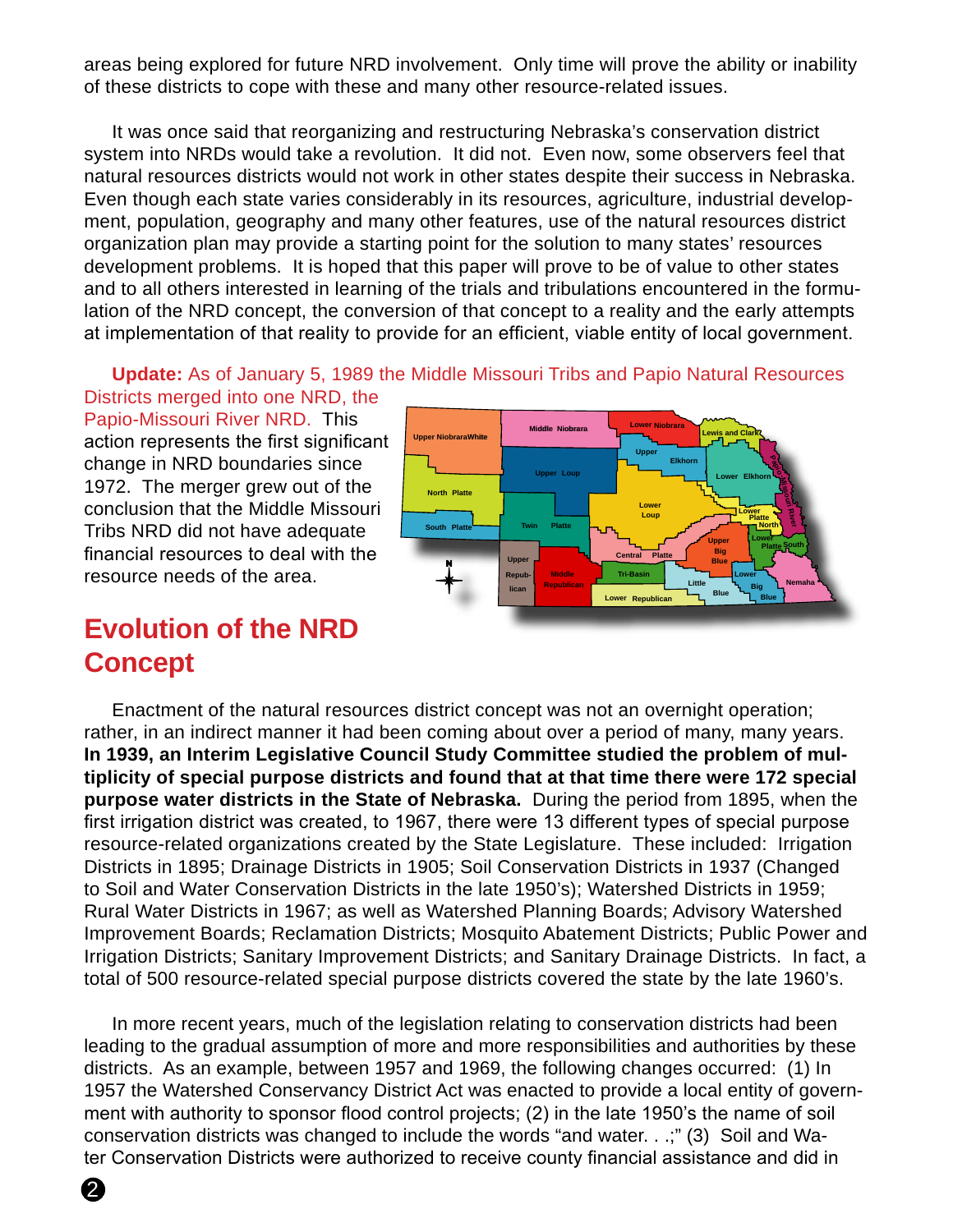fact receive both county and state financial assistance; (4) authorities of these districts were broadened to include recreation, fish and wildlife, and water quality; (5) the election of SWCD supervisors was to be held during the state's general election instead of special elections; and (6) a general leadership role of local district officials and the State Soil and Water Conservation Commission began to emerge in the broad field of natural resources development.

Because of the piecemeal fashion in which special purpose districts were created, a situation of overlapping authorities and duplicate responsibilities became increasingly evident. As a result of this two-fold problem, the subject of reorganizing and restructuring local units of government became the subject of heavy conversation in the 1960's.

#### **The Plan for a New Concept**

In 1964 the District Outlook Committee of the National Association of Soil and Water Conservation Districts studied the problems associated with such a multiplicity of local resource-related organizations. The Committee recognized that a strong local unit of government was needed - one that could more comprehensively tackle resource problems. They further recognized that special purpose districts would continue to form because of the limited authorities granted past resource organizations - particularly soil and water conservation districts. Although they analyzed the situation adequately, their recommendations were less than adequate and quite ambiguous. They concluded that soil and water conservation districts should be strengthened with no guidance as disarray of special purpose districts and their coordination problems.

It was during 1966 that much of the groundwork was laid for eventual reorganization efforts in Nebraska. Recommendations for reorganization legislation were made to the Legislative Council Study Committee on Water and to the Board of Directors of the Nebraska Association of Soil and Water Conservation Districts. As an outgrowth of these recommendations, and after much thought and deliberation, Resolution #18 was presented to the delegates of the 26th Annual Conference of the Nebraska Association of Soil and Water Conservation Districts at Kearney, Nebraska in September of 1966. This resolution called for legislation to be considered to reorganize Soil and Water Conservation Districts along hydrologic units rather than county lines and that such newly formed districts be of sufficient size to facilitate economy of operation and effectiveness of purpose. It also called for districts to be granted the necessary tools to carry out and sponsor comprehensive programs of land and water development, and that such districts be governed by locally elected representatives, both rural and urban, to assure local control.

This resolution was passed, but not without considerable debate and reservation on the part of some of the delegates.

During the period immediately following this conference, there was a great deal of correspondence emanating both from the office of the Nebraska Soil and Water Conservation Commission and from officials of the Nebraska Association of Soil and Water Conservation Districts. The purpose of this effort by both of these groups was to keep the local people informed on developing plans for reorganization.

Meetings were held with state and federal officials at which time proposed legislation was discussed. Preliminary boundaries were drawn for various numbers of districts throughout the state, and comments were requested from many different agency personnel.

3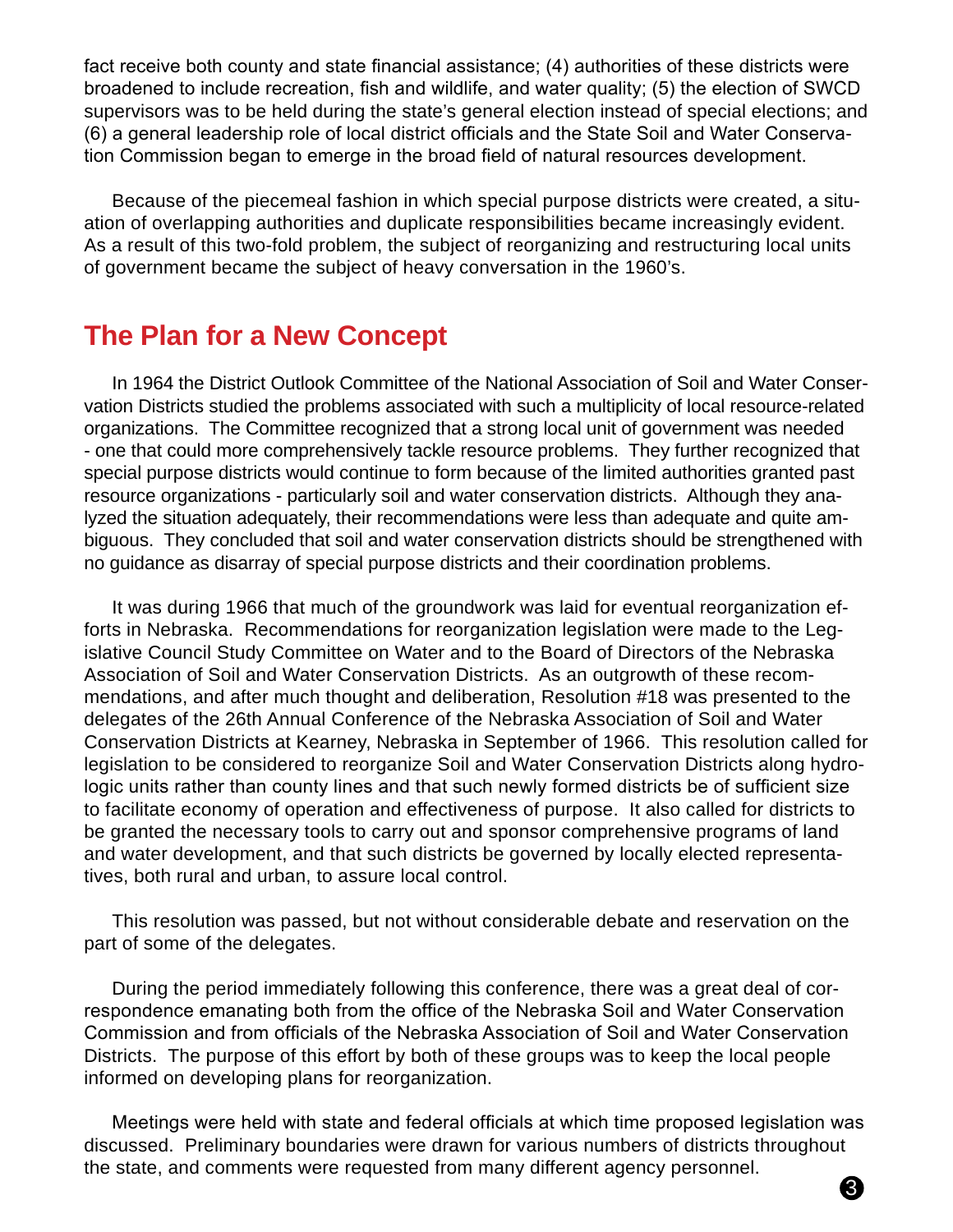A series of area meetings throughout the state was called late in 1966 during which reorganization was discussed at great lengths. Needless to say, the subject did not meet with favor with all of the local people, nor with all agency personnel.

Early in 1967, the Commission staff visited many of the local districts where the primary topic of conversation was reorganization. Commission staff members were well aware that many of the supervisors were only cautiously receptive to the idea of reorganization at this point, even though they felt something was needed to strengthen the district system.

Correspondence and meetings with local, state and federal officials continued on to the time of the State Association's annual conference on September 17, 18, and 19, 1967 in Lincoln. At that conference, Resolution No. 2 was introduced. Resolution No. 2 stated that the State Association, in cooperation with the Nebraska Soil and Water Conservation Commission and other state and local agencies, would make every effort to complete Studies regarding reorganization and restructuring of the conservancy district system. It further stated that the president appoint a committee to report at the next annual meeting in order that legislative action might be taken during the 1969 session of the Nebraska Legislature. This resolution was passed unanimously. Yet it was evident that SWCD supervisors and watershed directors were not yet ready to accept the entire concept of reorganization at the local level even though they were agreeable to studying the problem.

Governor Norbert Tiemann, in an address to the 1967 State Conference, also came out in favor of reorganization by calling for *"a functional realignment of local water agencies in Nebraska."*

During the following few months, Commission staff members felt more reassured as local districts became more willing to sit down and discuss possible reorganization.

The State Association, at their annual summer board meeting at Long Pine, Nebraska, again thoroughly discussed the subject and was assured support by most of the local, state and federal agencies represented. A series of preconference meetings was called by the Association for the main purpose of education about the concept of multi-purpose districts.

Many sessions with state and federal officials were also held during the summer of 1968 in an effort to supply as much information as possible to all those seeking it.

The State Association held their 1968 annual conference in North Platte, a session which undoubtedly will be recorded as one of the most historic meetings ever held dealing with resource development. Warren Fairchild, Executive Secretary of the Nebraska Soil and Water Conservation Commission, Warren Patefield, President of the State Association, and Phil Glick, Legal Counsel for the U. S. Water Resources Council, were scheduled as Conference speakers. All three strongly advocated reorganization efforts and urged the delegates to carefully consider the merits.

After a fiery business session during which Resolution No. 25 was introduced, the resolution was finally passed with a recorded vote of 57 for and 42 against. The resolution called for legislation to be enacted to reorganize and consolidate soil and water conservation districts, watershed conservancy districts, watershed planning boards, and watershed districts along hydrologic lines where possible, and other special purpose soil and water resource districts be encouraged to join in such reorganization. It was obvious at this point that there was bitter opposition building against the reorganization of local resource districts.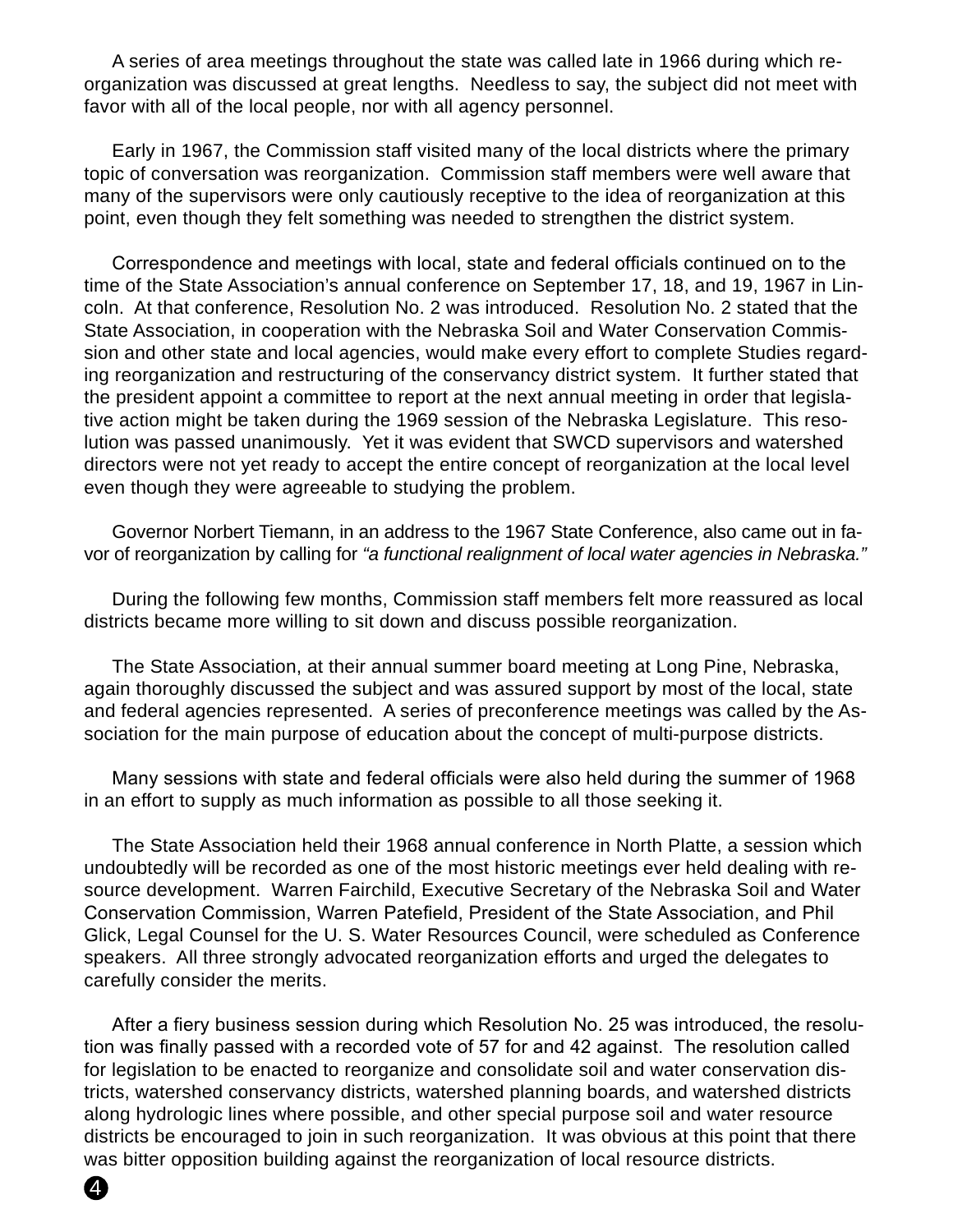Numerous meetings were held, slide presentations and visual materials prepared, and many pieces of correspondence written in the few months following passage of Resolution No. 25.

Early in 1969 the booklet, "Modernization of Local Resource District Legislation" was prepared by the Commission staff in the form of a "Special Recommendation" of the State Water Plan. After approval by the Technical Advisory Board and Special Representative Committees of the Commission, it was given final approval by the Commission in March of 1969.

Also during March 1969, natural resources legislation calling for reorganization was drafted. After revision and amendment, the legislation was introduced into the 8lst Legislature on April 1, 1969, by Senators Maurice A. Kremer of Aurora, C. F. Moulton of Omaha, George Syas of Omaha, and Herb Nore of Genoa, and came to be known as **L.B. #1357**.

Copies of the bill as well as the publication "Modernization of Local Resources District Legislation" were distributed to all local supervisors and directors during a series of statewide area meetings called by the Association early in April. Many pieces of correspondence emanated from the office of the State Commission to the local people in an effort to keep them informed about the legislation and its progress. The Commission staff spent considerable time meeting with local boards for this purpose. All amendments made to the bill were forwarded to the local boards for their review and comments.

A public hearing before the Legislature's Agriculture and Recreation Committee was held on May 1, 1969. A large number of persons were in attendance to testify at the two and onehalf hour hearing with thirty-one persons appearing in favor and sixteen in opposition. Even with this, it was becoming more and more evident that the opposition to the legislation was becoming more organized and more inclusive.

Members of certain SWCD's and watershed boards in southeast Nebraska organized themselves into a group known as the "Non-Paid Association of Soil and Water Conservation Districts" to actively oppose the legislation. They hired a professional lobbyist to act for them in the Legislature and also printed brochures containing their views on the proposed legislation. What effect this opposition really had on the Legislature will never be fully known. At the least, it stimulated many senators to examine the bill more thoroughly than otherwise might have been the case.

The reorganization bill remained with the Legislature late into the session and Senators looked forward to the September State Association Convention as an indication of statewide support or opposition.

On September 14-16, 1969, the State Association held its annual conference in South Sioux City, Nebraska. During this conference, Resolution No. 20 was introduced by several southeastern Nebraska SWCDs and watershed boards. Basically, the resolution called for opposition to the compulsory reorganization of 154 special purpose districts into natural resources districts as set forth in L.B. #1357. The resolution was defeated. In spite of this opposition, this state conference was termed a very successful meeting and the discussions, resolutions adopted, and other business transacted ended in considerably strengthening local support for the bill.

Two days following the convention on September 18, 1969, at 4:40 p.m., L.B. #1357 was passed by the Nebraska Legislature by a vote of 29 for, 9 against and 11 not voting.

Thus, the wheels were then set in motion for the Commission to carry out its responsibility for complying with the provisions of the new law.

5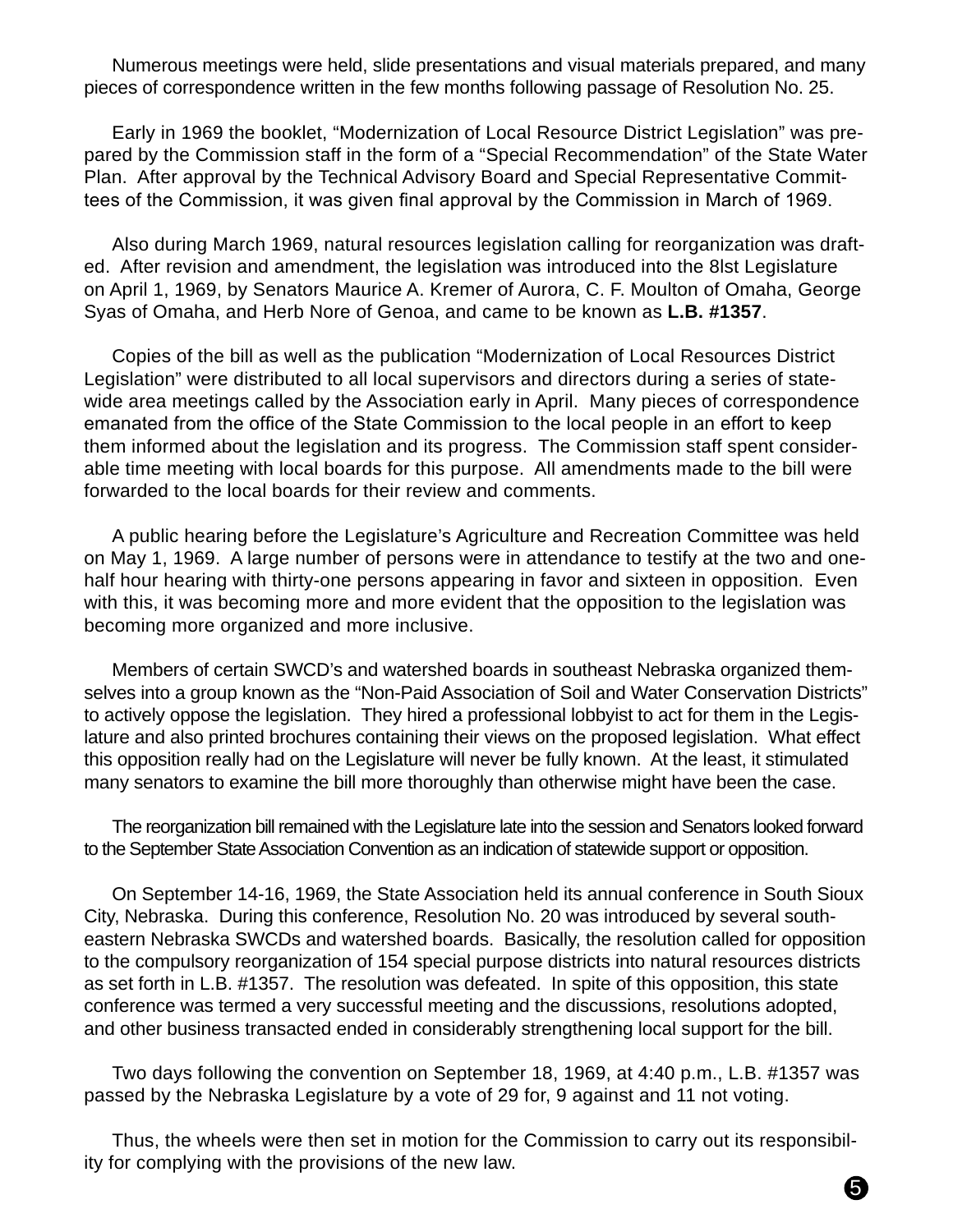#### **Operation After Adoption of L.B. #1357**

Even though extensive discussion and many meetings had been held prior to the passage of L.B. #1357, the year following was also a critical period. It is unfortunate that a complete record of all the public meetings was not kept so that a more accurate picture of the trials, tribulations, problems and eventual solutions could be reconstructed, but it did not seem important at the time. It could be considered a conservative estimate that at least 200 such meetings were held during that interim period with local boards and various local civic groups, including area and statewide meetings.

Immediately after passage of the law, the Commission assigned two staff members to work full time on the implementation of these new districts. All other staff members spent as much time as was possible assisting these people. As adopted in 1969, L.B. #1357 called for Natural Resources Districts to commence operation on January 1, 1972. This permitted the 1971 Legislature to reassess the legislation and to pass upon Commission determinations such as the appropriate number of districts and their boundaries. The law at this point specified that the number of districts should be between 25 and 50.

Shortly after adoption of L.B. #1357, a Task Force was brought together to work out district boundary lines. This Task Force was composed of persons from various groups and agencies - local, state and federal - all of whom had a great deal of knowledge of the State of Nebraska. Besides representatives of the Commission, other agencies working on this Task Force were the Soil Conservation Service, Bureau of Reclamation, Corps of Engineers, Department of Water Resources, UNL - Conservation and Survey Division, Game and Parks Commission, Department of Health, and Cooperative Extension Service. Also called in from time to time were representatives of the State Tax Commissioner, Department of Economic Development, State Office of Planning and Programming, and the Secretary of State's office.

Meeting for all-day sessions on ten different days, their assignment was to delineate boundaries for the districts by dividing the state into common resource problem areas. Their first recommendation to the Commission was a map outlining boundaries for 28 districts. This proposal was presented to the Commission at a special meeting on January 5, 1970. On January 15, 1970, the Commission accepted the boundary delineations as submitted by the Task Force and asked for submission of the proposed boundaries to the local people at a series of statewide meetings to be held later the same month. After those meetings, the Commission would review the boundaries in light of the local recommendations.

From January 19 to January 29, 1970, eight area meetings were held across Nebraska during which boundaries were discussed. Many local problems kept surfacing such as those surrounding the area of Adams County and the three county area of the Central Nebraska Public Power and Irrigation District. The problem which had to be resolved was whether or not Adams County should be in the Tri-County area to the west from which most of their groundwater originates, or in the Little Blue area to the east into which most of the surface water from Adams County drains. (The problem was eventually compromised apparently to the satisfaction of all sides.)

Beginning the latter part of February, continuing through March and into early April of 1970, meetings were held in each of the proposed 28 natural resources districts. With only a few exceptions, these meetings were well attended and helpful to the Commission staff in obtaining local attitudes and ideas about boundary lines. 6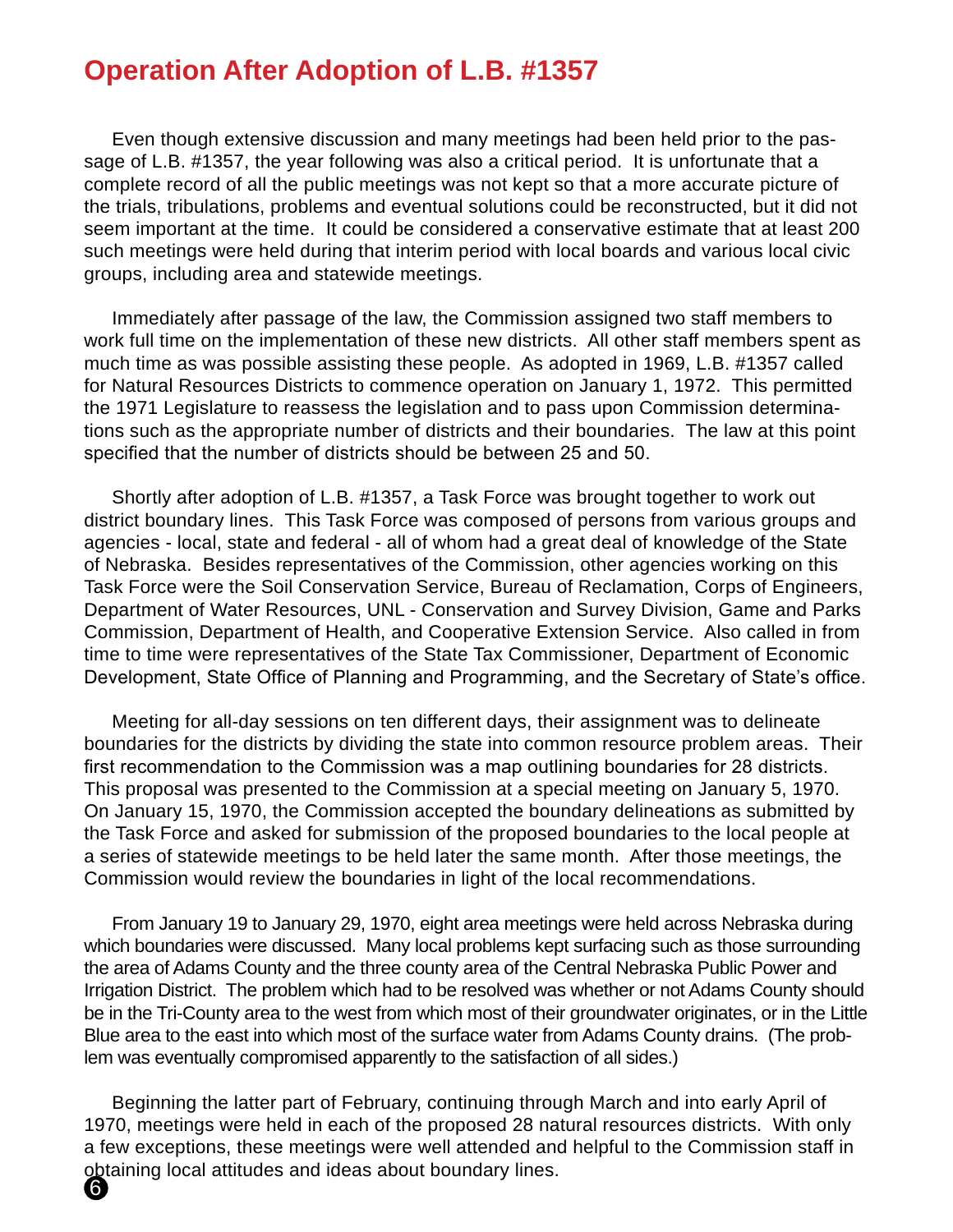Following these meetings, and using the recommendations received from the local people, the Task Force prepared new boundary proposals and a map outlining 33 districts. The Task Force was again called into session and met for two days. A combined staff and Task Force report was presented to the Commission for their review on April 23, 1970. The Commission reviewed each of the boundary proposals at great length. It was evident that problems over some areas were still not yet resolved. Further comments were requested with a Commission determination scheduled for April 30, 1970.

At the Commission meeting on April 30, people representing many areas of the state were present to comment on and suggest changes in the boundary proposals to date. Following this meeting, the map outlining the 33 districts, as presented to the Commission on April 23 by the staff and as modified as a result of the suggestions made at the meeting on April 30, was printed for distribution. These were to be the boundary delineations to be presented at 18 public hearings to be held across the state during June of 1970.

Meanwhile, more intensive opposition was generating against the entire natural resources district concept. During March of 1970 a group calling themselves "Nebraskans for Nebraska Soil and Water, Inc.," an outgrowth of the "Non-Paid Association of Soil and Water Conservation Districts," was formed. Their chief objective was the repeal of L.B. #1357. Even though most of the opposition did originate in Southeast Nebraska, there was scattered opposition from various areas throughout the state. It is interesting to note that opposition to the formation of the soil conservation districts in the late 1930's came from this same southeast area of the state. More about this opposition group and the effect it had on the formation of NRDs will be discussed later.

During June and July of 1970, 18 separate public hearings were held at strategic points across Nebraska. These hearings dealt only with the number of districts and their boundaries and testimony was received only on these subjects. They were called by and conducted by the Commission according to its Rules and Regulations. The final hearing was held in Lincoln on July 31, 1970. Each hearing was taped and later transcribed so that all testimony was available to the Commission members for study before final boundary determinations were made. Since the law called for the boundary determinations to be made by September 1, 1970, the Commission's program committee met in a two-day session on August 5 and 6, 1970. Pressures were great, particularly those involving Adams County and the dispute over whether it should go with the district to the east or the west as previously discussed. Further discussion was held at a Commission meeting on August 7, 1970, but final determination was not made until August 20.

In an effort to satisfy all concerned, the Commission chose to make Adams County a district by itself. Because of the earlier merger of two districts in the Elkhorn Basin, the number of districts remained at 33. This boundary arrangement was given final approval by the Commission on August 20, 1970.

7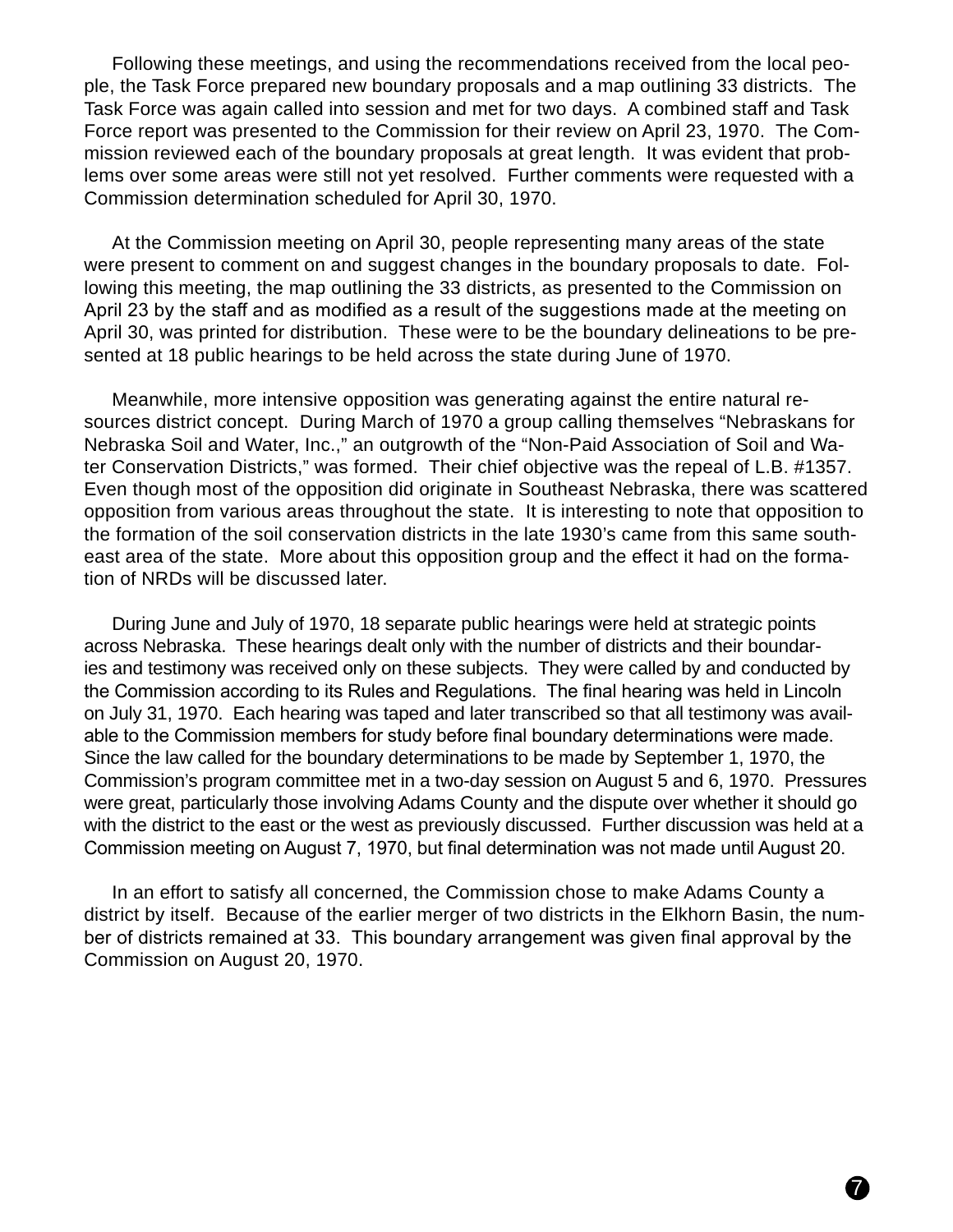#### **Legislative Council Recommendations**

Early in August the Legislative Council Interim Study Committee on Water and Land Resources began a series of 33 hearings across the state - one in each of the 33 proposed NRDs - to further examine public opinion about NRDs. As a result of these hearings, a number of legislative changes for L.B. #1357 were recommended to the 1971 session of the Legislature.

The Committee in its report to the Legislature reported, "While this has been a very controversial measure, the Committee is strongly of the opinion that there is enough merit to a concept of natural resources districts that L.B. #1357 should be retained. . . ." The Committee did, however, recommend several amendments, including: **(1)** Reducing the number of NRDs from 33 to 20; **(2)** That the initial boards of directors of NRDs include directors of Groundwater Conservation Districts; **(3)** The election of permanent boards should be moved up to 1972 with it being mandatory rather than permissive as initially provided, and that subdistricts be established for election purposes. The elected board should also take office January 1, 1973 with staggered four year terms. The member at-large and the member from each subdistrict receiving the highest vote should serve terms of four years and the next highest for an initial term of two years; **(4)** NRDs should be restricted to a maximum tax levy of one mill instead of the suggested two mills unless a higher rate was approved by the voters of the district; **(5)** The authority to issue general obligation bonds should be eliminated; **(6)** Each NRD and SWCD should be required to prepare no later than August 1, 1975 a long-range six-year plan for its operations with an annual updating and a one-year certain plan. Failure to comply with this planning requirement should result in the withholding of any state funds from the non-complying NRD; **(7)** NRDs should be made subject to the Nebraska Uniform Budget Act of 1969, L.B. #1433, with a change in fiscal year for NRDs from July 1 to August 1; **(8)** The per diem for the NRD board members should be limited to \$15.00 and the members of the initial boards to receive no mileage or expense reimbursement; **(9)** All reference to mosquito abatement districts should be eliminated from L.B. #1357; **(10)** Soil and Water Conservation Districts should be retained rather than mandatorily merged into NRDs. They should be encouraged to merge with NRDs, but should be prohibited from merging with each other. The suggestion that these recommendations be drafted into legislation was soon to be carried out.

Because of the upcoming legislation, the Commission scheduled a series of 16 meetings across the state during the period of January 11-27, 1971. The meetings were designed to advise the local people of the effect of the proposed legislation, and to obtain their comments for assistance in developing testimony on the forthcoming bills.

#### **Eight Amendments to L.B. #1357**

On January 29, 1971, a packet of eight bills was introduced by Senator Jules Burbach of Crofton incorporating the recommendations of the Legislative Committee. Those bills, numbered consecutively **L.B. #537 through L.B. #544** inclusively, each dealt with one specific portion of the NRD Act. All of the bills were given public hearing and extensive debate by the Legislature's Committee on Agriculture and Recreation during the 1971 session.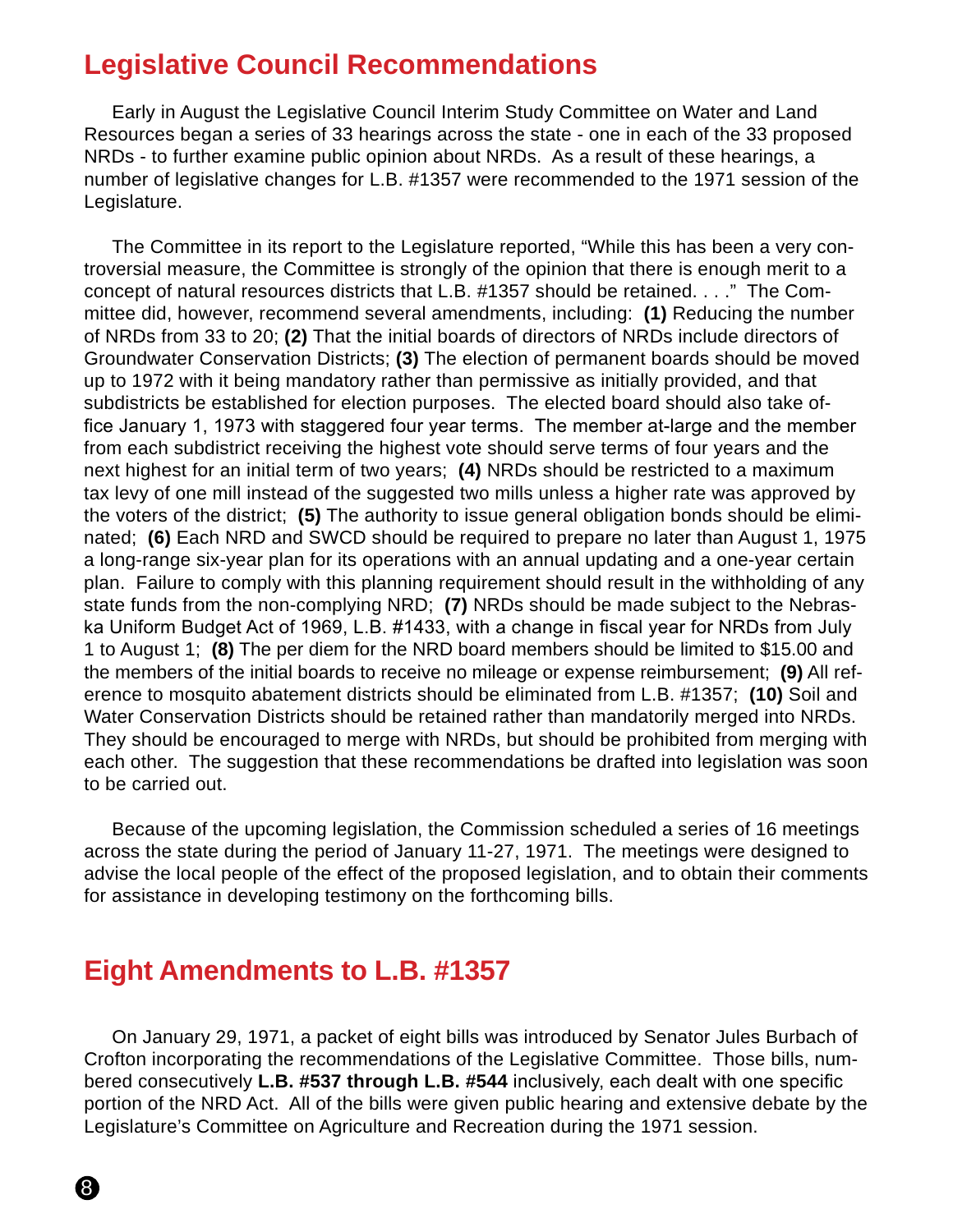One of the key proposals in that package of bills introduced in 1971 was the retention of soil and water conservation districts as separate entities of government, thereby taking them out of the mandatory consolidation phase originally proposed by the legislation and provided for in **L.B. #1357**. Although that proposal was specifically included in only one of the eight bills introduced, it had a total effect upon all of the bills because it was integrally involved with and was mentioned in each of the others. A note of this fact will be important in later discussion of the action taken on several of those bills in the Second Session of the 82nd Legislature during 1972.

Because of the volume of legislation introduced during the 1971 session of the Legislature and because of the controversial nature of some of these bills, the Committee and the full body of the Legislature did not have adequate time to sufficiently discuss and debate all of the issues contained within this package of bills. Thus, as an alternative to last minute haphazard amendment, the Legislature indefinitely postponed one of the eight bills, **L.B. #439**, and amended and adopted two others originally introduced in that session, **L.B. #538 and L.B. 544**. The other five bills, **L.B. #537, #540, #541, #542, and #543** were forwarded to the Agriculture and Recreation Committee for further evaluation during the interim period between sessions. Because of their importance to the evolution of the NRD concept, a summary of the bills acted upon during the 1971 session of the Legislature is necessary.

As originally introduced, L.B. #537, and the remainder of the bill providing for a change in the fiscal year was indefinitely postponed.

L.B. #538 as originally introduced was designed to abolish the boundaries for the 33 NRDs as established by the Commission on August 20, 1970. It proposed the establishment of 20 entirely different districts solely by the Legislature itself. After extensive amendment, L.B. #538 was passed in the following form: It directed that the state be redivided into NRDs by the Commission; that these delineations be completed by October 1, 1971; and that the criteria be as follows: ". . .establish bound-



**Nebraska's Major River Basins**

aries which provide effective coordination, planning, development and general management of areas which have related resources problems. Such areas shall be determined according to the hydrologic patterns. The reorganized river basins of the state shall be utilized in determining and establishing the boundaries for natural resources districts and where necessary for more efficient development and general management, two or more districts shall be created within a basin. . . ." The bill went on to direct the Commission to delineate between 16 and 28 NRDs and abolished the 33 districts previously delineated by the Commission in 1970.

**L.B. #544** as originally introduced was intended to prohibit the combining of two or more NRDs, to prohibit the dividing of one district into two or more, and to also prohibit the Commission from initiating action for a change in boundaries or for a merger of other special purpose districts. In final amended form, L.B. #544 directed only that mandatory merger not take place until July 1, 1972. This moved the date for NRDs to commence operation back six months from the previous January 1, 1972 deadline to allow the Legislature more time to evaluate the NRD concept before it became operative.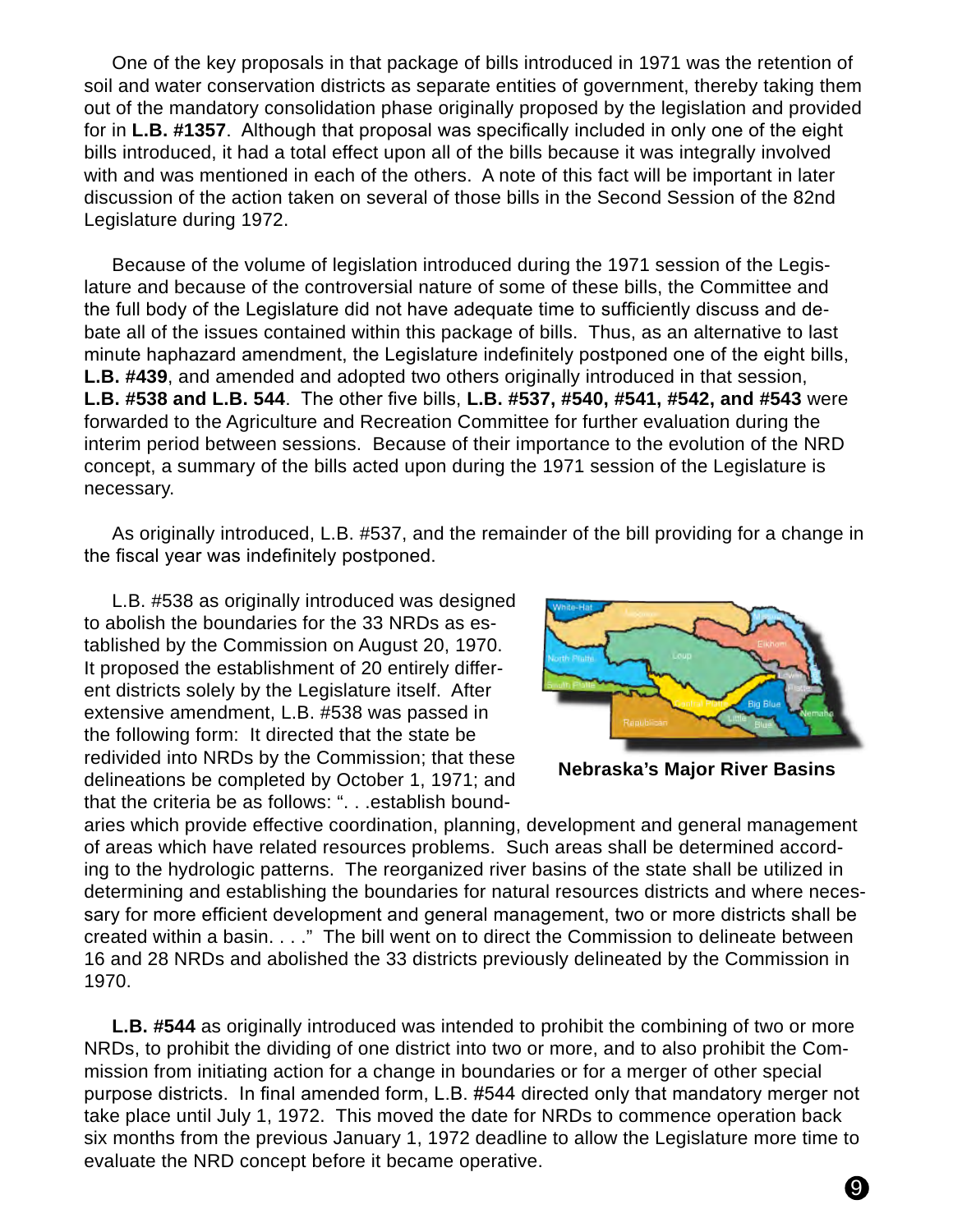#### **Operations During Amendment of L.B. #1357**

It was late in the 1971 Legislative session when L.B. #544, moving the implementation date back from January l, 1972 to July 1, 1972, was passed. As explained above, the Legislature felt this would give them one more opportunity (the 1972 session) to review the new districts, their boundaries, and make any alterations in the law itself they deemed necessary.

The Commission and its staff were now assigned the responsibility of drawing up new boundaries on modified river basin lines before the end of September 1971.



The wheels were again put into motion and the staff developed new boundary lines after reviewing all the testimony received at previous hearings and meetings. At a special meeting of the Commission on September 7, 1971, members reviewed proposals of the staff combined with those drawn by the Nebraska Association of Soil and Water Conservation Districts. As is evidenced by the minutes of that meeting, extensive discussion took place. There were several local delegations present to again request changes for their particular districts. Hydrologic lines were followed as closely as possible in most instances and a map delineating the boundaries for 24 natural resources districts was tentatively developed. The Commission agreed to meet on September 14 after the actual legal descriptions outlining the specific boundaries had been completed. Again on September 14, there was still some opposition to certain boundaries and minor changes were made. Later that afternoon, action was taken to approve the proposal establishing 24 natural resources districts as submitted. The districts were also officially named by the Commission in a manner indicating their relative river basin location as directed by law.

Now that the boundaries were hopefully settled, attention was given to the actual implementation and all the details that needed to be taken care of before such a merger could be realized. One of the first tasks completed was the preparation of a handbook for NRD directors, giving special guidance to the interim and initial boards.

During December of 1971, the Commission conducted a series of meetings - one in each of the 24 natural resources districts. The morning sessions were devoted to informational discussions about natural resources district organization, to which the new NRD directors, state senators, members of the press, Soil Conservation Service local representatives, and all other interested agency personnel and interested individuals were invited. The afternoon sessions were devoted to the discussion of the Framework Study of the Nebraska State Water Plan, with invitations to all of the same persons attending the morning sessions, in addition to all other persons interested in resource development in Nebraska.

At these meetings, the future NRD directors were encouraged to meet and form interim boards. Board authorities at this point in time were very limited. Any action the interim boards took, including the location for their office headquarters was unofficial. Thus, it was necessary that a complete and accurate set of minutes be kept and the actions ratified after July 1, 1972.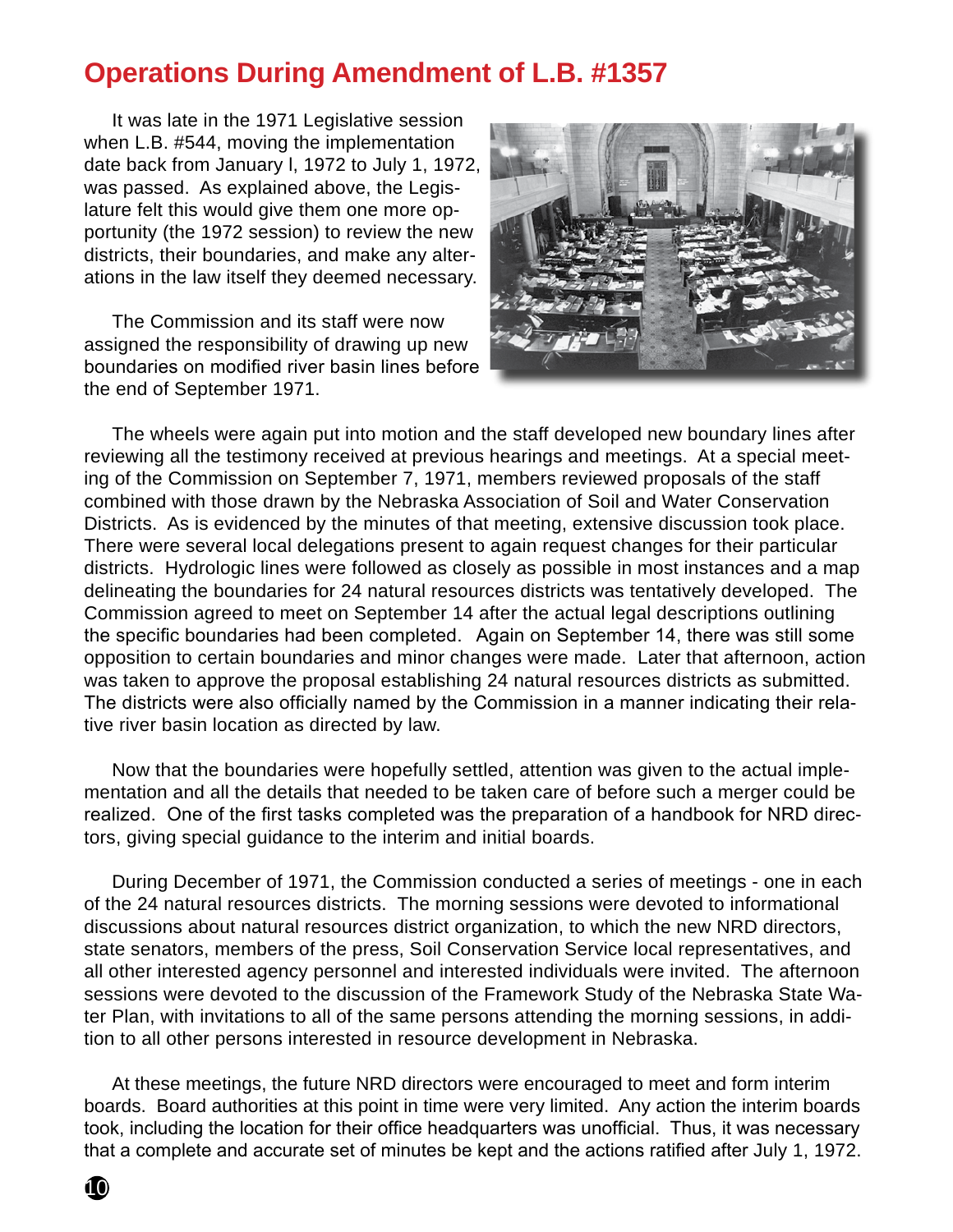#### **The Five Remaining Burbach Amendments**

Planning for implementation was further hampered by the fact that five of the eight legislative bills introduced in 1971 had not yet been acted upon. In addition, the overall effect upon the natural resources district legislation had not been adequately considered during the initial preparation of those five bills and it was apparent that a number of clarifying and correcting amendments needed to be adopted for each of those bills early in the 1972 Session. Fortunately, corrective amendments to **L.B. #537, #540, #541, #542 and #543** were introduced by Senator Burbach on January 10, 1972, and the bills were acted upon as explained below.

**L.B. #537** as originally introduced called for the preparation of a comprehensive longrange six-year plan to be updated annually along with a one-year certain plan to be prepared no later than August 1, 1975. This was to be one not only by NRDs, but by SWCDs as well. The bill also stated that failure of any district to comply with this requirement would result in withholding of any state funds that would otherwise be allocated to that district. This bill was passed essentially unchanged with the additional requirement taken from L.B. #539 that NRDs were to comply with the Uniform Budget Act.

**L.B. #541** as originally introduced directed SWCDs to comply with the same rules as NRDs regarding investment of excess funds. This bill as amended and passed authorized SWCDs to invest excess funds, or make loans to other SWCDs. It also stated that districts could make soil and water conservation machinery, equipment and services available to landowners as long as they were not in competition with private business or industry. Both of these bills were passed at a time when it was assumed that SWCDs would not be a part of the mandatory merger.

Because of the extensive nature of the proposed amendments to L.B. #542 and #543, it was decided that these should be printed in the Legislative Journal and acted upon the following day.

**L.B. #542** proposed to change the name of the Soil and Water Conservation Commission to the Board of Natural Resources by January 1973. It would also change Commission membership to a 20-member board with each member representing one of the 20 NRDs as originally prepared in L.B. #538 the previous year. L.B. #542 as amended and passed changed the name of the Nebraska Soil and Water Conservation Commission to the Nebraska Natural Resources Commission, and stated that effective January 1, 1973, the Commission would consist of fourteen members as follows: The Director of the Conservation and Survey Division of the University of Nebraska, the Dean of the College of Agriculture of the University of Nebraska, the Director of the State Agricultural Extension Service, the Director of the Department of Water Resources, four members to be appointed by the Governor (one to represent pump irrigation interests, one to represent the Chambers of Commerce, one to represent municipal and industrial water users, and one to represent gravity irrigation interests), one district director from the state at-large and one district director or former district director from each of five areas of the state. Commencing the third Thursday after the first Tuesday in January 1975, the Legislature directed that the Nebraska Natural Resources Commission was to consist of 15 members, as follows: **One NRD director each from twelve of the state's thirteen naturally delineated river basins (The White River-**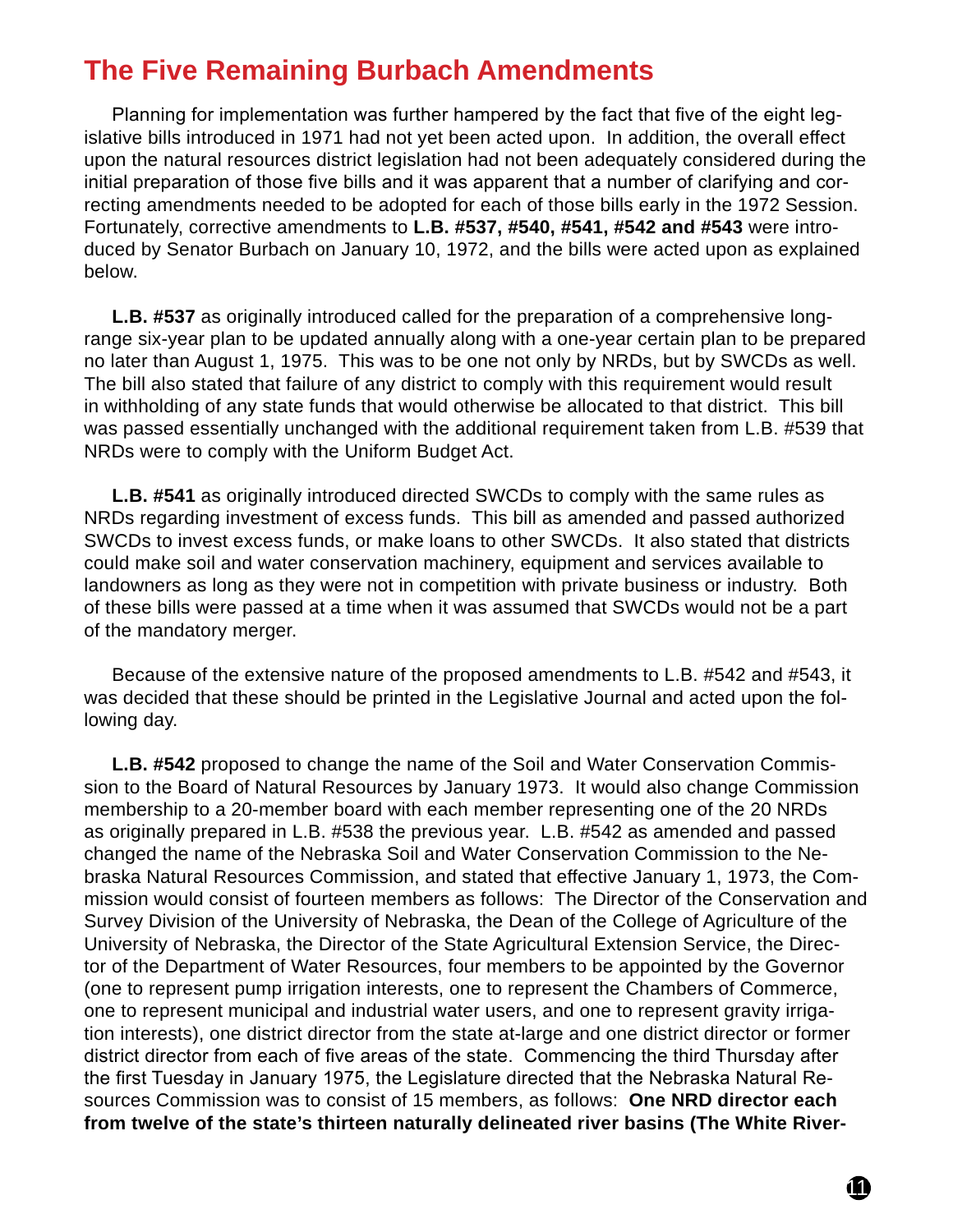**Hat Creek Basin was combined with the Niobrara Basin due to its size and similar problems.), and three members to be appointed by the Governor and confirmed by the Legislature - one representing municipal users of water, one representing surface water irrigators, and one representing groundwater irrigators.** The Commission was also directed to establish a technical advisory committee to assist in the performance of its duties - this to consist of representatives from thirteen university, state and federal agencies. This bill also directed the Commission to encourage SWCDs to merge into NRDs, but did not require their mandatory merger.

**L.B. #543** was probably the most extensive bill passed of the eight Burbach bills, especially after the lengthy amendments it received. It was originally intended to abolish the authority of an SWCD to sell fertilizer, seeds and seedlings; it would have restricted their ability to make machinery and other equipment available to landowners; it would have left SWCDs as separate entities with the ability to merge later if they so desired; it would have and as passed did abolish all reference in L.B. #1357 to natural resources divisions of public power and irrigation districts; it also removed the Commission's authority to establish job qualifications for district employees; it added directors of groundwater conservation districts to the initial boards of directors of resources districts; it provided that natural resources districts were to be mandatorily subdivided instead of permissively as they were directed under the existing law; it would have moved the election of the permanent board of directors of natural resources districts up to 1972 from 1974; it required that soil and water conservation districts and groundwater conservation districts appoint one of their members as liaison advisor to the natural resources districts; and it provided that there would be no expenses for the members of the initial board for the first year and that per diem for subsequent years would be reduced from the originally proposed \$25 to \$15.

The original draft of L.B. #543 would also have struck soil and water conservation districts from the list of districts that were to be mandatorily merged, but failed to include them in the list of districts having the option to merge pursuant to what is now section 2-3201, 1973 Supplement. Senator Burbach's amendments, which corrected this mechanical error as well as many others, were adopted on January 11, 1972. No discussion developed at the time on the issue of voluntary versus mandatory merger. On the same morning, Senator Kremer offered five amendments. The effect of these amendments was to reinstate "Soil and Water Conservation Districts" in the list of districts to be mandatorily merged. Contrary to the Burbach amendments, extensive debate constituting eleven pages of the floor debates on L.B. #543 was heard at this time regarding the mandatory merger of soil and water conservation districts. A great deal of confusion developed as the topic of mandatory merger of SWCDs bounced around the chamber. At the conclusion, the Kremer amendments were adopted and SWCDs were to be mandatorily merged into NRDs. Because of the last-minute amendment, however, many inconsistencies were created by the different treatment of SWCDs in the other bills adopted. In fact, portions of L.B. #543 still referred to SWCDs as though they were to remain separate entities of government. Notwithstanding these technical inconsistencies, legislative intent to mandatorily merge SWCDs was clear and all language suggesting the contrary was removed by Legislative Bills #335 and #337 in the 1973 Session of the Legislature.

Many other changes were also accomplished with passage of L.B. #543.

As adopted, it provided that the Legislature would have the power until January 1975 to change NRD boundaries, after which time the Commission would assume this authority.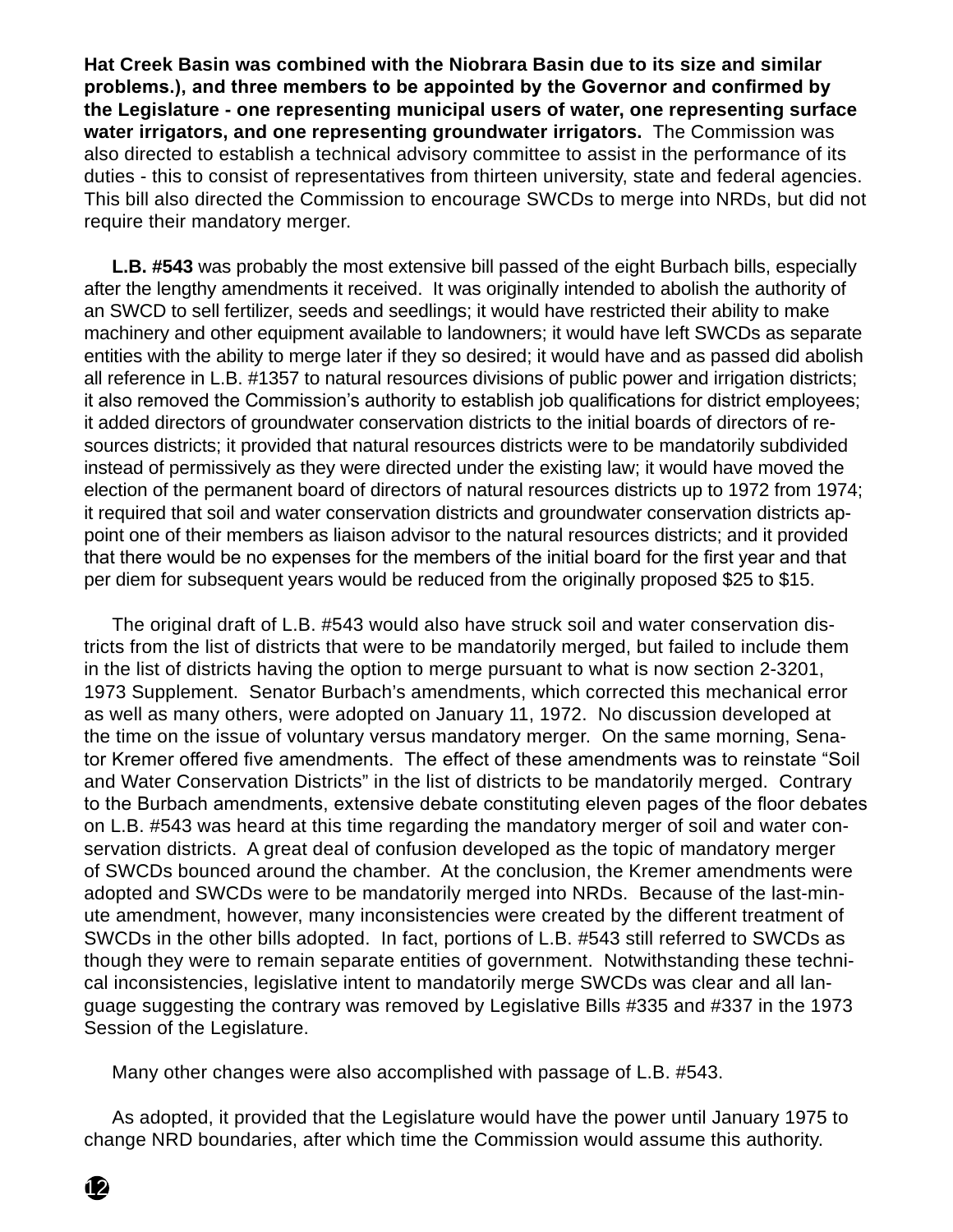This bill also included a section pertaining to the appointment of urban directors to the NRD boards and eliminated the section previously authorizing operation of solid waste disposal facilities. Additional provisions included within L.B. #543 specified criteria for establishing election nomination subdistricts, now required; directed the establishment of each NRD of an executive committee to be composed of not more than 21 members; and required NRDs being within the same river basin to meet at least twice annually for coordination of their activities. **L.B. #540**, the last of the Burbach bills, was originally introduced to restrict the taxing authority of NRDs to one mill unless a higher rate was approved by the voters of the district. The bill also was intended to eliminate the authority of NRDs to issue general obligation bonds. The bill was adopted essentially unchanged from its original form.

#### **Preparation for the Merger**

Interim boards were formed in all but the Nemaha NRD in Southeast Nebraska. Attempts to organize such a board encountered resistance from local supervisors and directors. The Commission attempted to give those interim boards as much assistance as possible and staff members were available for attendance at meetings whenever requested.

Some of the things the early boards had to consider were as follows as discussed in a memo from the Commission's Executive Secretary to the local boards late in 1971):

**(1) Office Location.** The law requires that each NRD maintain an office and that the minutes, records, books, etc. of the district be open to the public at reasonable business hours.

**(2) District Functions.** Knowledge of all ongoing functions of each district that will be merged into an NRD.

**(3) Equipment.** Estimate of how much equipment will be needed to carry on these functions and how much of this equipment will be assumed on July 1, 1972 from merging districts.

**(4) Assumption of Assets, Liabilities and Obligations.** Number of deeds, titles, etc. needing to be transferred. Need of a local attorney to assist in these transfers if an NRD divides any of the existing districts. Procedures to use to set values on assets, etc. Need for a local appraiser.

**(5) Number of Directors and Subdistricts.** Determination of the number of directors (5- 21) and subdistricts for each NRD if the election date is moved ahead by the Legislature to 1972. The possibility of subdividing (2-10 areas). (NOTE: The election date for NRD directors was not changed and remained at 1974. A section dealing with the election and the manner in which districts were subdivided will appear later on.)

**(6) Personnel.** The number of staff necessary to begin operations. Consider retention of the clerical and technical assistance now provided to SCS. If any SWCDs were divided by an NRD, and retention of assistance was desired, an agreement had to be worked out with the neighboring NRD for retention of this assistance.

 **(7) Memorandums of Understanding.** If an NRD wished to continue cooperation with theSCS, a new Memorandum of Understanding needed to be drafted.

**(8) New Programs.** If there were any new programs which the NRD would like to initiate early in its period of operation, these should be considered.

13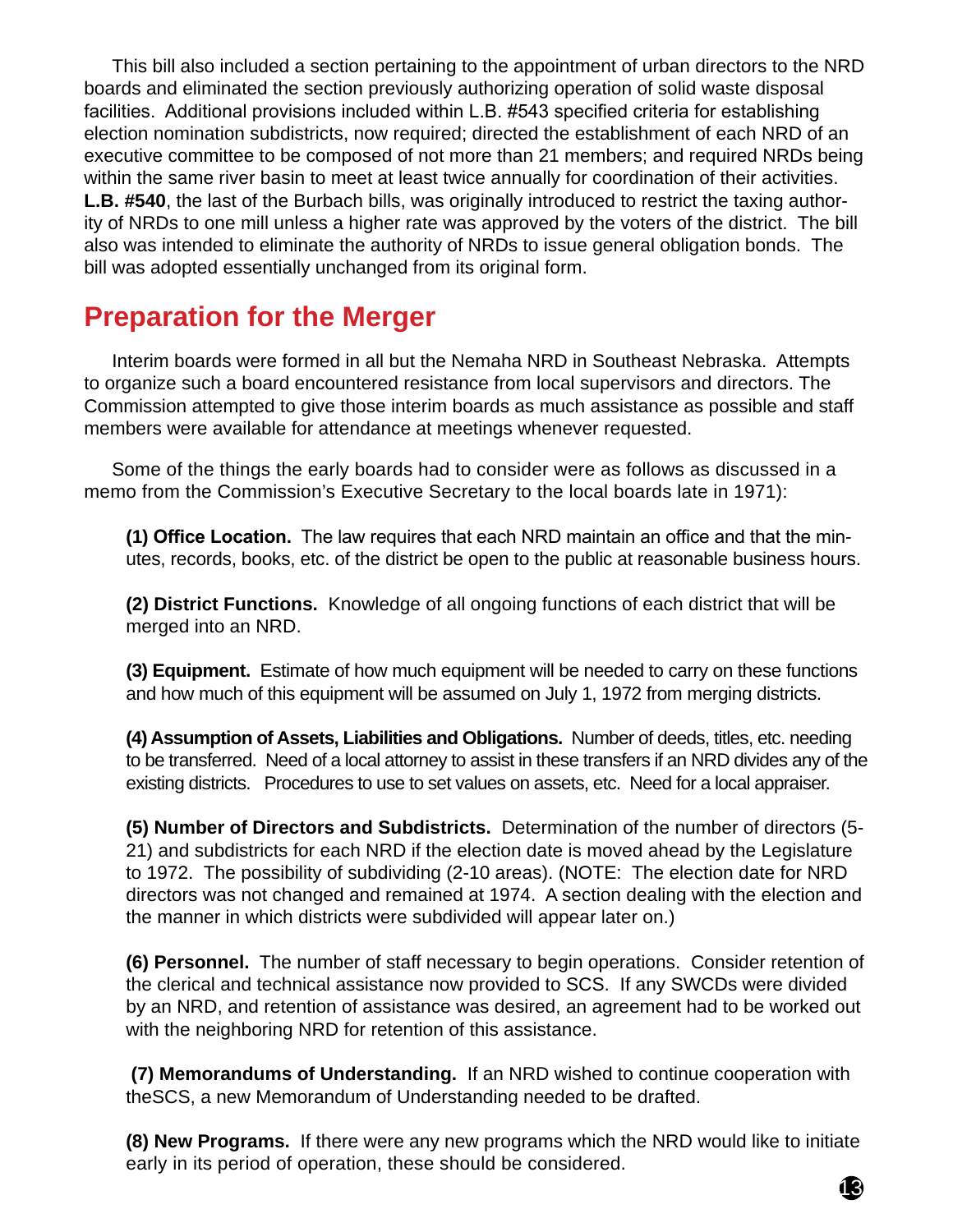#### **(9) Appointment of Executive Committees.**

**(10) Budgeting.** Budgeting to allow levy of taxes for the fiscal year beginning July 1, 1972.

**(11 )Funding early operation.** As initial tax funds weren't received until December 1972, consideration of the need for extra money for the first five months of operation was necessary. Discussion of sources of funds were also conducted, such as from county flood control funds, borrowing, etc.

Early in January of 1972, each of the affected organizations were asked to submit a report reflecting the true status of their assets, liabilities, functions, agreements, contracts, etc. along with an estimate of the values as of June 30, 1972. A form for this purpose was supplied so that a uniform set of reports could be supplied to the interim boards for their use. Where affected districts were split by an NRD boundary, accurate apportionment percentage figures had to be made so that properly apportioned assets and liabilities could be determined between NRDs.

Later (but before June 30, 1972), the Commission contracted for an appraiser and a uniform appraisal was made across the state on all equipment and real estate owned by the affected districts. Copies of these appraisals were then made available to the respective NRDs for their use.

During March and April of 1972, a uniform bookkeeping system was developed by the Commission staff in cooperation with the State Auditor and other individuals. They also worked with the State Auditor on budget forms so that the information required would coincide with the accounting system. The Commission staff then held a series of meetings across the state to explain the new system to NRD staffs. Later, each NRD was visited several times to see that the system was being correctly implemented.

### **Rules and Regulations for NRDs**

Commission staff also assisted the new NRDs with many details necessary to comply with State and Federal laws. Rules and regulations for the first boards were drawn up and adopted by the Commission in accordance with its authority to promulgate such rules for the initial boards. Included were:

- 1. Transferring Social Security records from name of old districts to new.
- 2. Cancellation of Federal and State withholding identification numbers and making application for new ones.
- 3. Assisting in completion of State sales and income tax forms.
- 4. Application for nursery dealers' certificate.
- 5. Completion of first budget forms.
- 6. Application for gas tax permit.
- 7. Transfer of registration, license plates and titles of all motor vehicles and trailers.
- 8. Preparing and filing affidavits on real estate and land rights transfers.
- 9. Providing sample forms for:
	- a.Transfer affidavit on water rights,
	- b.Timekeeping forms,
	- c. Expense form for directors and employees,
	- d. Sales tax exemption form, and
	- e. Resale certificate.

14

10. Assisting in seeing that districts each had proper liability and workmen's compensation insurance until some plan could be worked out on a statewide basis.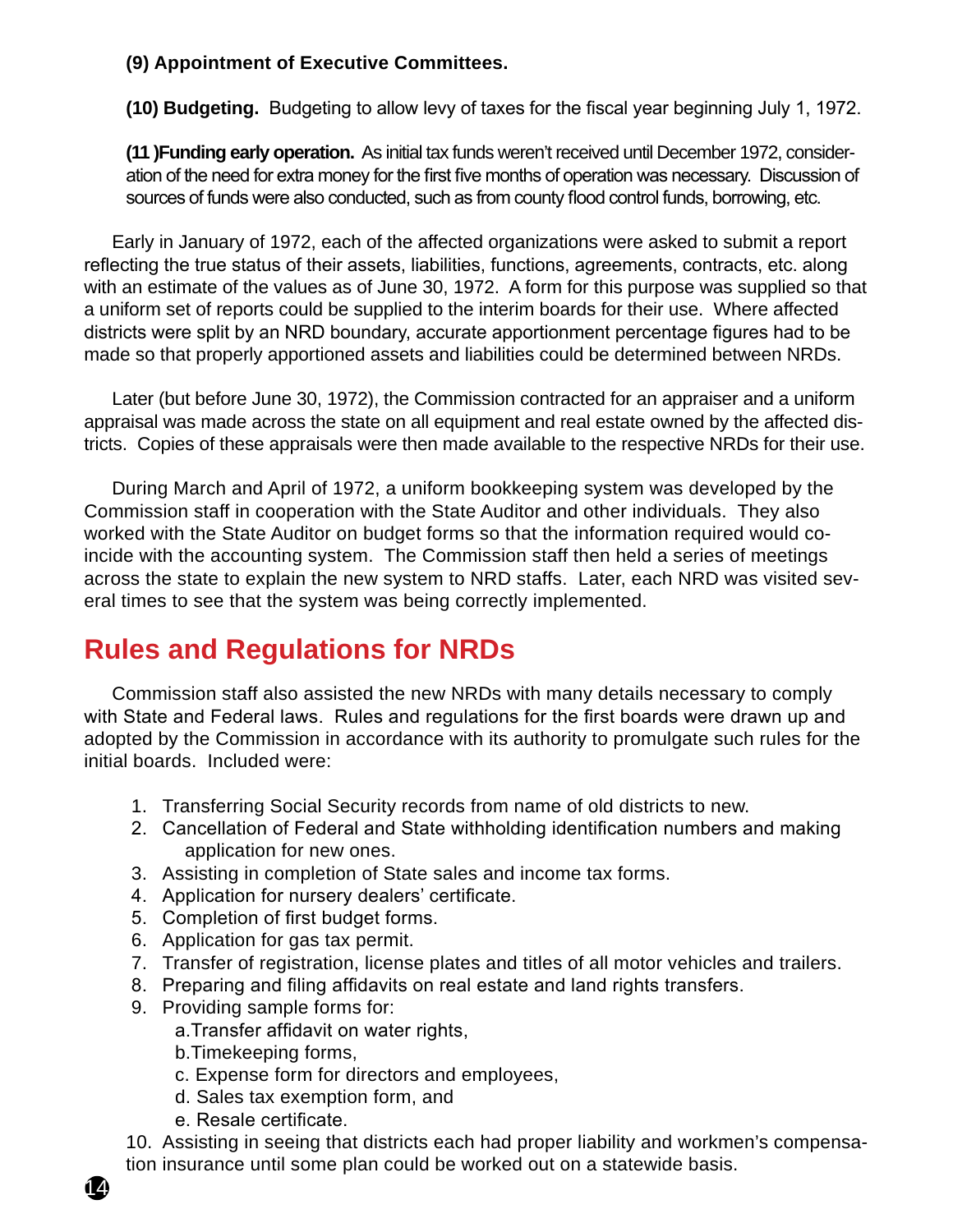A checklist was provided to all the chairmen of the NRD interim boards to assist them in seeing that many of the above details were carried out. Many reports had to be completed by the affected districts and accounts in their names cancelled before NRDs became effective on July 1, 1972. Bank accounts, certificates of deposit, bonds and other securities all needed to be transferred to the respective NRD accounts.

A meeting of all NRD directors was called by the Commission on May 2, 1972 at Kearney, Nebraska. The purpose of this meeting was to discuss the necessary activities and responsibilities of the boards. The meeting proved very successful and provided those in attendance with a number of ideas and suggestions which they could utilize in their own districts. Twenty of the twenty-four NRDs had representatives at this meeting.

One of the provisions of L.B. #543 passed by the 1972 Legislature provided for urban appointees to the interim NRD boards to assist in operating the affairs of the district until the first election in 1974. In addition to the directors of all the merged districts and the groundwater conservation districts, the following urban representation was made to each board". . .one representative from each city of the second class within the district, one representative from each city of the first class within the district for each five thousand inhabitants, to the nearest five thousand, and seven representatives from each city of the primary class within the district, such representatives to be designated by the mayor with the approval of the city council, with the mayor and members of the council being eligible for such designation, except when the natural resources district includes a city of the metropolitan class, ten representatives of urban interests were to be designated by the county board of the county in which such city is located."Notices were sent to all municipalities in the state urging them to make their appointments quickly so that these new directors could be notified of the first official meeting.

The Commission was required by law to convene the first official meeting of each board. These twenty-four meetings were called for the month of June 1972. A Commission member officially presided at each of these meetings. During these meetings the interim board chairman reported on the tentative commitments made by the interim board. His report included actions taken on the following items:

- 1. The executive committee;
- 2. The headquarters or office location;
- 3. The budget procedure;
- 4. Intangible assets; bank accounts, savings, time certificates, etc.;
- 5. Tangible assets; machinery, materials, real estate, etc.;
- 6. Insurance coverage, both liability and property and workmen's compensation;
- 7. The need for and the availability of surety bonds;
- 8. Employees and employment;
- 9. Provisions made for notifying debtors, creditors and business contacts about the new NRD;
- 10. Application for permit numbers and account numbers;
- 11. Meeting notices, minutes, reports, forms, etc.;
- 12. Functions and requirements of affected districts to be completed by the NRD after July 1, 1972;
- 13. The standard bookkeeping system; and
- 14. The first official meeting.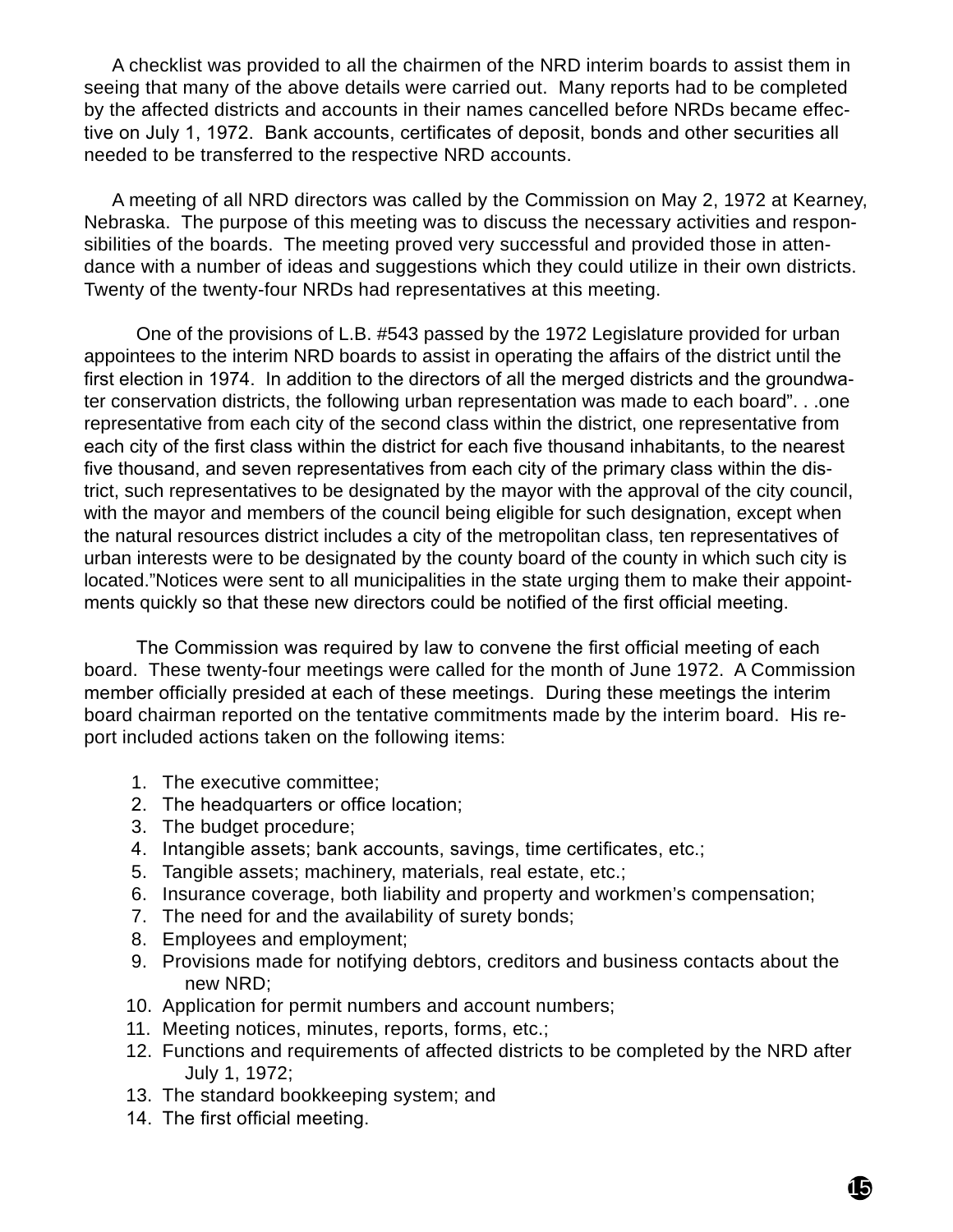This initial board of directors was required to select an executive committee which would have authority over all matters unless specifically limited at the time of its establishment. The number could not be more than twenty-one and members were selected by a majority vote of the board. An amendment did specify that the executive committee would establish the subdistricts for election purposes. (The election procedure will be discussed later in this paper.) This is one responsibility the full board could not retain, unless the full board constituted twenty-one or fewer members and it was decided that all members should constitute the executive committee. It was no longer a requirement that every affected organization be represented on the executive committee. The law did state, however, that there must be a municipal representative on the executive committee unless there were no city representatives on the board. In establishing the Executive Committee, due regard had to be given to the extent that works of improvement were located in rural areas, the extent to which population and taxable values were located in urban areas and the wishes of the people.

#### **Leading Up to a Lawsuit**

As was discussed earlier, a group called "Nebraskans for Nebraska Soil and Water, Inc." was formed in March of 1970 after opposition for the Natural Resources District Concept was expressed by many individuals across the state.

There was a great deal of money spent, not only for lobbying purposes, but for the support of this opposition group (over \$42,000 was reportedly pledged). Most of these funds could be traced to the treasuries of local watershed conservancy districts and soil and water conservation districts almost entirely from southeast Nebraska. Since most of this money was originally collected as taxes from within those districts, this was a very questionable expenditure and one which was never really resolved. The State Attorney General ruled that these were illegal expenditures and the proper approach for recovery of these funds would be a taxpayer's suit brought by some taxpayer living in a district where such contributions had been made. No such lawsuit was ever filed.

The Commission itself had no legal authority to recover any of these funds. However, the Commissions's Executive Secretary was directed to write letters to each of the directors of those districts illegally contributing funds advising them of the illegality of such expenditures. At the same time, several soil and water conservation districts were known to be giving away some of their assets to avoid transfer to the NRDs. Again, the Commission authorized the Executive Secretary to advise the districts that this was not legal and that they should be receiving fair market value for any assets given up.

An official resolution by the Commission was adopted on March 29, 1972, and transmitted to each district encouraging the recovery of these funds by the participating districts. It is believed that some of these funds were recovered although the amount remains unknown.

#### **The lawsuit Against NRDs**

On June 6, 1972, only 25 days before the NRDs were to become operative, the long anticipated lawsuit challenging the constitutionality of the natural resources district law was filed in Lancaster County District Court.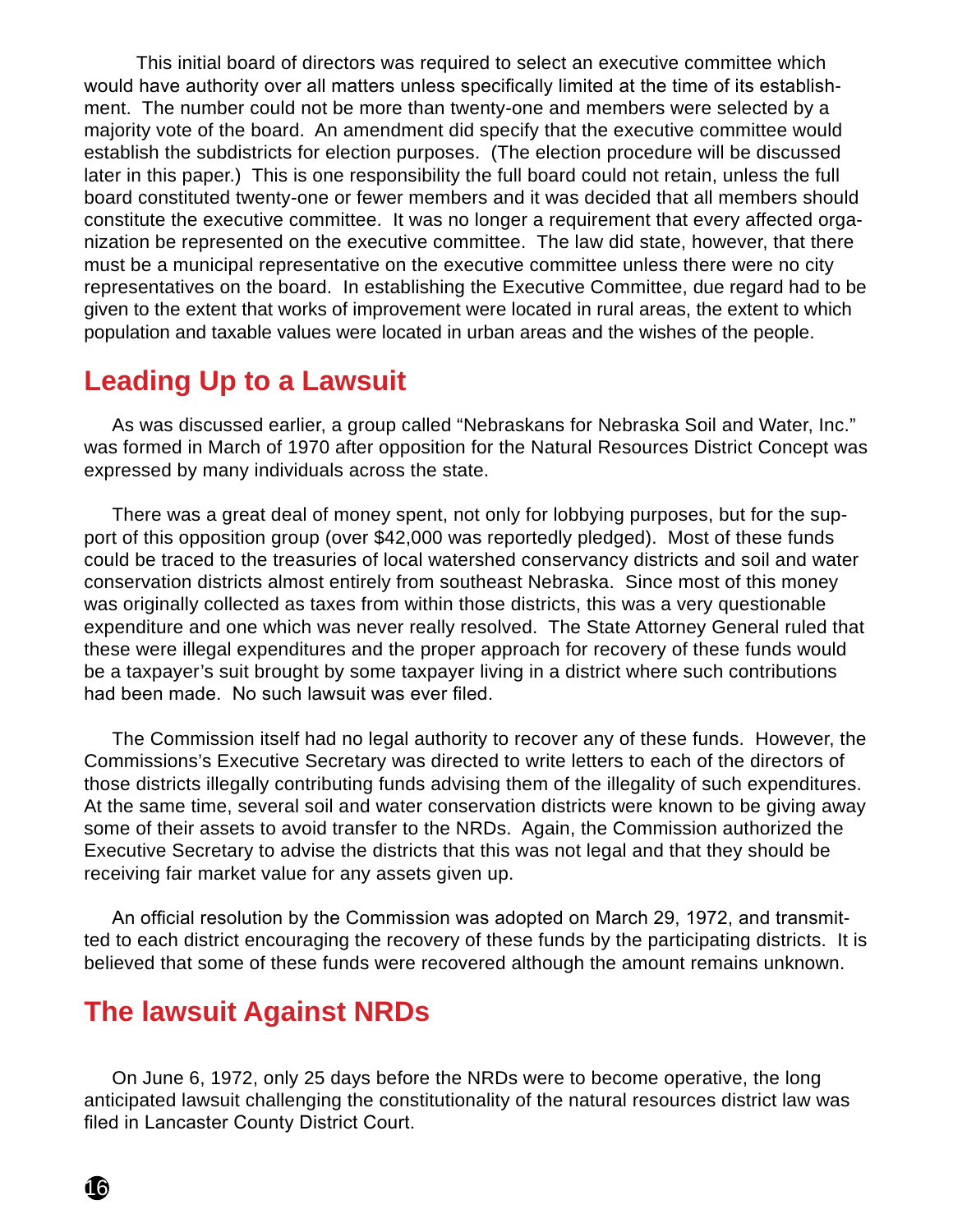The NRD law was attacked on numerous constitutional grounds in a fourteen page petition, starting with the Legislature's adoption of the original law in 1969 and subsequent amendments in later sessions. The lawsuit asked the court for a restraining order and temporary injunction to halt the State from merging 154 special purpose districts into 24 natural resources districts on July 1, 1972. Upon a final hearing on the merits of the lawsuit, the petition asked a declaratory judgment enjoining the State from merging special purpose districts into NRDs. The suit contended that the NRD law violated the Nebraska Constitution on several points, including:

**(1)** Members of a restructured State Soil and Water Conservation Commission, which would govern NRDs, were appointed, violating citizens' voting franchise;

**(2)** This Commission was vested with legislative, executive and judicial powers;

**(3)** Various legislative bills comprising the NRD law each contained more than one subject and the titles of the bills did not clearly express the contents;

**(4)** The NRD laws contained procedures that constitute and provide for the taking of private property without due process of law and the taking of private property for works of public improvement without just compensation; and

**(5 )**Taken as a whole, NRD laws were so indefinite, ambiguous and incomprehensible as to be incapable of enforcement or performance by the citizens, electors and taxpayers of the state. They also felt that the NRD law violated the one-man, one-vote principle and that NRD directors were arbitrarily chosen or selected.

The lawsuit was filed on behalf of the Richardson County Soil and Water Conservation District and two are landowners (who were also directors of watershed conservancy districts).

### **Outcome of the Lawsuit**

On June 24, 1972, Lancaster County District Court Judge William Hastings took the request for a temporary injunction to block the formation of the 24 NRDs under advisement. On June 29, he refused to grant such an injunction. However, Judge Hastings did temporarily enjoin the NRDs from transferring, liquidating, depleting or co-mingling any of the assets of the 154 special purpose districts being merged into NRDs, except as was necessary to continue the present level of operations and pay current obligations and liabilities on contracts.

**For all practical purposes, the first natural resources districts ever to be created in the United States went into full operation on July 1, 1972.** The injunction merely prohibited the use of any assets of the 154 merging districts in any geographical area other than within the original boundaries of each individual special purpose district. An exception to the rule was the authority to use available funds for administration purposes, such as paying salaries. What the injunction did do was to create the necessity for a very cumbersome bookkeeping system. A separate set of ledgers had to be maintained for each of the merged districts as well as a master ledger. For some NRDs this meant having as many as 28 separate ledgers and was most frustrating and time consuming. **Names of several other organizations also changed at this time. The Nebraska Soil and Water Conservation Commission then became known as the Nebraska Natural Resources Commission, and the Nebraska Association of Soil and Water Conservation Districts became the Nebraska Association of Resources Districts, both changes reflecting the newly restructured and reorganized system.**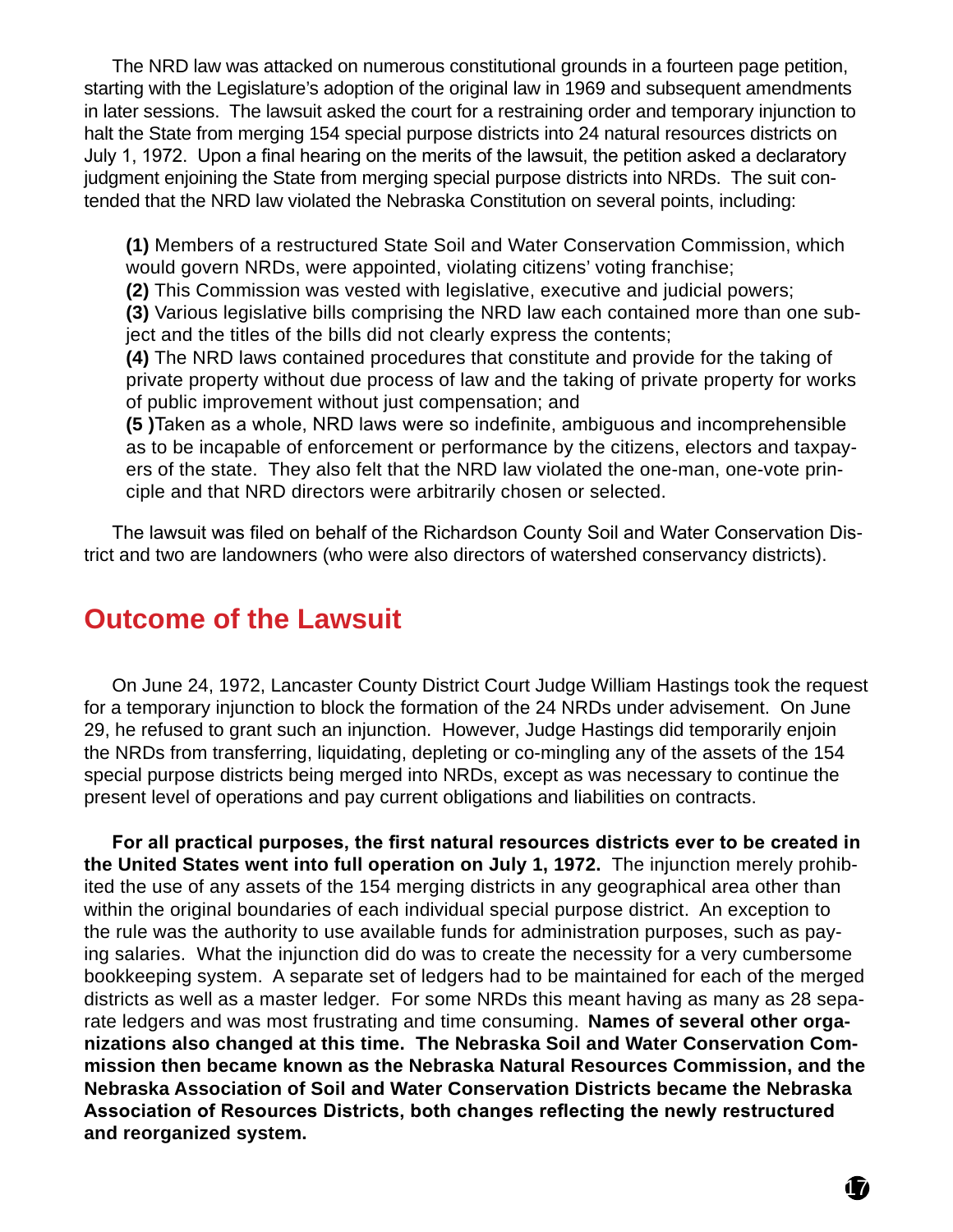It was not until July of 1973 that the District Court issued a final order that the NRD law was for the most part constitutional. The only feature held unconstitutional by the court was that relating to the four ex officio members of the Commission. The State Attorney General indicated he would want to appeal this ruling because of its effect on many other state commissions and boards, as well as the Natural Resources Commission. At this point, the plaintiffs indicated they would file a notice of appeal to the State Supreme Court - which they did on July 26, 1973.

On April 18, 1974, the State Supreme Court upheld the constitutionality of Nebraska's Natural Resources District System. The Supreme Court did, however, agree with the lower court that three ex officio members on the Commission (University employees) were unconstitutionally appointed, but the fourth member, the Director of the Department of Water Resources, was constitutionally serving. The plaintiffs filed for a rehearing, but this was denied by the Court during July 1974. As a result of this decision, the Governor was given the authority to make appointments to fill the three vacancies on the Commission.

At last the long battle of the constitutionality of natural resources districts was settled. Even though it had apparently not hindered the progress of most NRDs, it did brighten the picture and left essentially no major stumbling blocks in the road for future progress and growth of natural resources districts.

#### **The First Election of NRD Boards**

Election of the first permanent NRD boards of directors soon became the major topic of concern. By January 1, 1974, the NRDs had submitted their recommendations for the number of directors desired by their district to the Natural Resources Commission. The number of directors could range from 5 to 21. This decision was made after all interested persons in each district were given an opportunity to be heard at a public meeting.

The next step in the election procedure was to adopt subdistrict boundaries. As outlined in the Commission's Rules and Regulations, the following items were to be submitted by each NRD for approval of their subdistrict delineations:

(1) The subdivision map or a separate map showing the location of projects named or described on a separate tabulation;

- (2) A separate tabulation of population and valuations of subdistricts and cities;
- (3) Evidence of the determination of the wishes of the people;
- (4) A map showing the subdistrict in detail;
- (5) A separate compilation of legal descriptions, one for each subdistrict, by number;
- (6) A narrative explaining the steps taken in arriving at the subdistrict arrangement;

(7) A numbering arrangement appearing on the map and utilized to identify legal descriptions.

These recommendations were all reviewed by the Commission and initial approval was given to all but one. That proposal was returned to the NRD for revision and was subsequently approved. After final approval on June 6, 1974, the Secretary of State was provided with the proper maps and legal descriptions of every subdistrict with each NRD.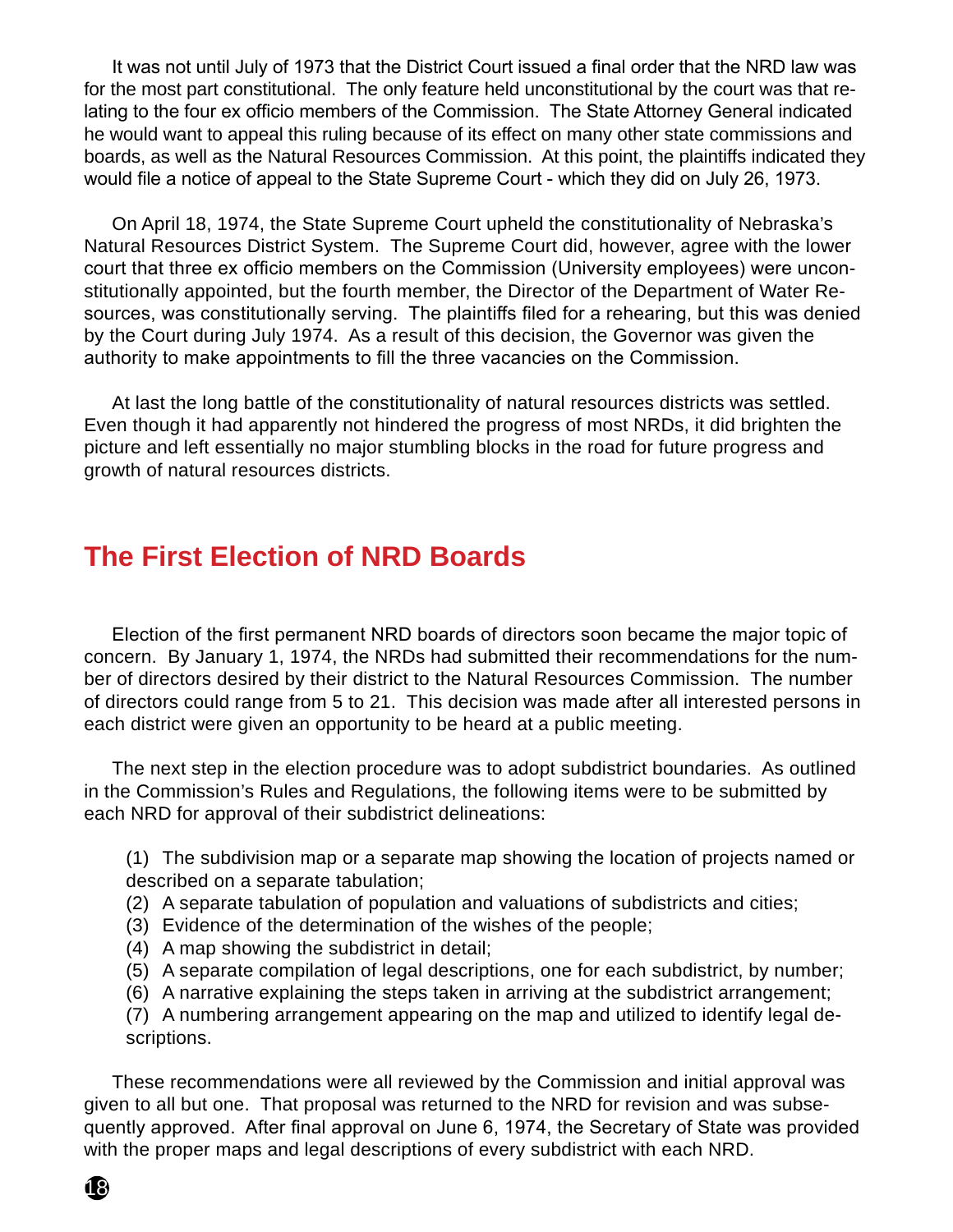Any registered elector could then become a candidate by filing, with the Commission, a nominating petition signed by 25 registered electors from the area to be represented. In the meantime, the Secretary of State held two separate sessions with County Clerks and Election Commissioners throughout the entire state at which this first election of NRD directors was discussed in detail. In order to make the first election go as smoothly as possible, the Commission provided packets of information to everyone directly involved with the election procedures. At the second session held on April 22, the County Clerks and Election Commissioners were provided with sufficient copies of nominating petitions, instructions for circulation of the petitions, and copies of maps of each subdistrict within that particular county to take care of all potential candidates within their region. The same information was also provided to each NRD as well as being available from the Commission.

The deadline for filing nomination petitions with the Commission was 5:00 p.m., August 9, 1974. Following that date the Commission certified and forwarded the slate of candidates for directors for every district in Nebraska to the Secretary of State, who in turn prepared sample ballots for the County Clerks or Election Commissioners involved. The necessary and usual election procedures were then followed as outlined in the Nebraska Statutes.

The State's general election was held on November 5, 1974 with the new directors taking office on January 9, 1975. The effect of the election was to reduce the number of directors for the 24 NRDs from 1,058 to 370.

The November election had 561 candidates for the 370 board positions across the state. Yet, there were 21 positions in 10 NRDs for which no candidates filed. These positions were later filled by appointment of the new boards after they were operative.

Newly elected directors and former directors gathered on January 16, 1975 in basin caucuses all across the state to select 12 individuals to become Commission members, each representing a river basin as designated by law. (The White River-Hat Creek Basin was combined with the Niobrara Basin because of its small size, population and similar resource problems.) The remaining three members were appointed by the Governor: One to represent municipal water users, one to represent surface water irrigators and one to represent groundwater irrigators. These 12 elected Commission members took office on January 23, 1975 and at their initial meeting on that same day determined among themselves which six members would serve two-year terms and which six would serve four-year terms.

From earlier discussion, recollection will be made that a one mill levy could be collected by the NRDs. In most instances this has been sufficient to carry out their programs, but how long this will be true is becoming a pressing question. As projects have become more complex, the costs have risen. Mill levies during FY 74-75 ranged from .275 to 1.00 with from \$14,482.67 to \$527,763.00 in revenue coming into individual NRDs for their operation as a result of this tax, or a total of \$4,525.470 across the state. Operating requirements range from \$105,500 to \$1,381,661 for an individual NRD, or a total of \$14,028,208 across the state.

Just as the topography and climate of Nebraska varies greatly from one end of the state to the other, likewise the programs of the NRDs also vary greatly. In the short time that NRDs have been in existence, their programs and projects have grown, as have the number of staff employed by them. At the present time, all of the NRDs have offices open to the public five days a week and all have managers. Numbers of staff range from three or four to over twenty.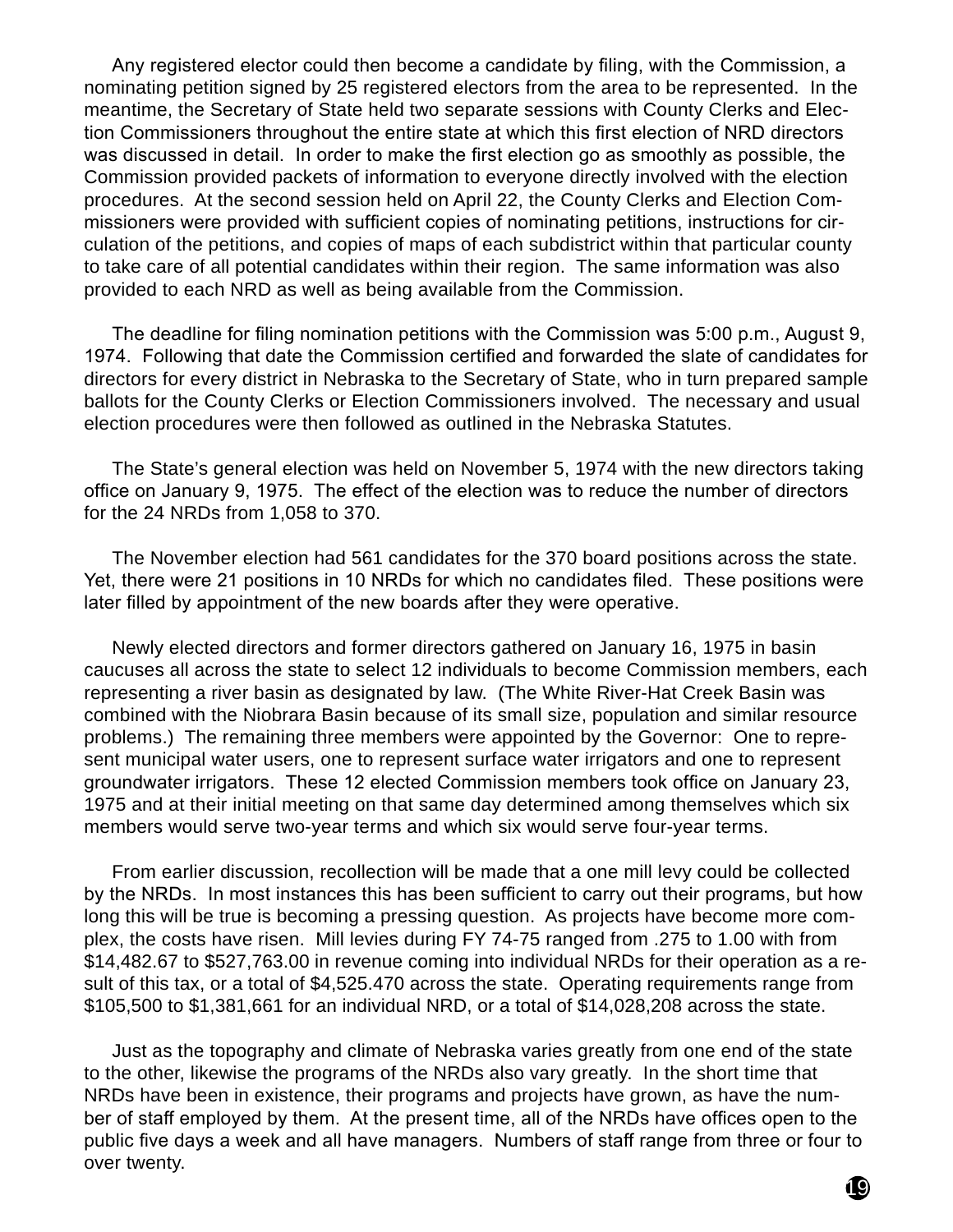Many of the programs and projects inherited from the old districts are being carried on by the NRDs, but at the same time many new and more complex problems are now being faced. Some of these programs include: Grass seeding, range management, tree planting, rodent control, watershed projects, drainage problems, bank stabilization projects, groundwater problems, studies of floodwater runoff, groundwater recharge, flood plain management, clearing and snagging, educational programs, soil stewardship, awards programs, water quality studies, land treatment practices, erosion control, recreation development, fish and wildlife, soil surveys, channel improvement, cost sharing on county road structures and land treatment practices, irrigation management and development, demonstration farms, feedlot pollution control, rural water supplies, and cooperative city planning of parks and open space. Some NRDs are even talking about land use regulations and recycling. The potential for future resource programs sponsorship and leadership by NRDs is limited only by money and time.

The creation of a functional mechanism from a theory - an idea in the back of someone's mind - is a challenge par excellence. Many organizations and individuals spent untold numbers of hours in the formation of natural resources districts in Nebraska, not only before the law was passed, but in the succeeding weeks, months and years after its adoption in 1969. It has not been the intention to omit their contributions, because they, too, have played vital roles in the creation, passage, implementation and success of the natural resources district system. It was the hope and dream of many individuals and groups that some day Nebraska would have a functional vehicle at the local level with not only the authority, but also the ability to achieve the coordination and comprehensive management of the state's land and water resources. This dream has now become a reality . . . The Natural Resources District Concept.